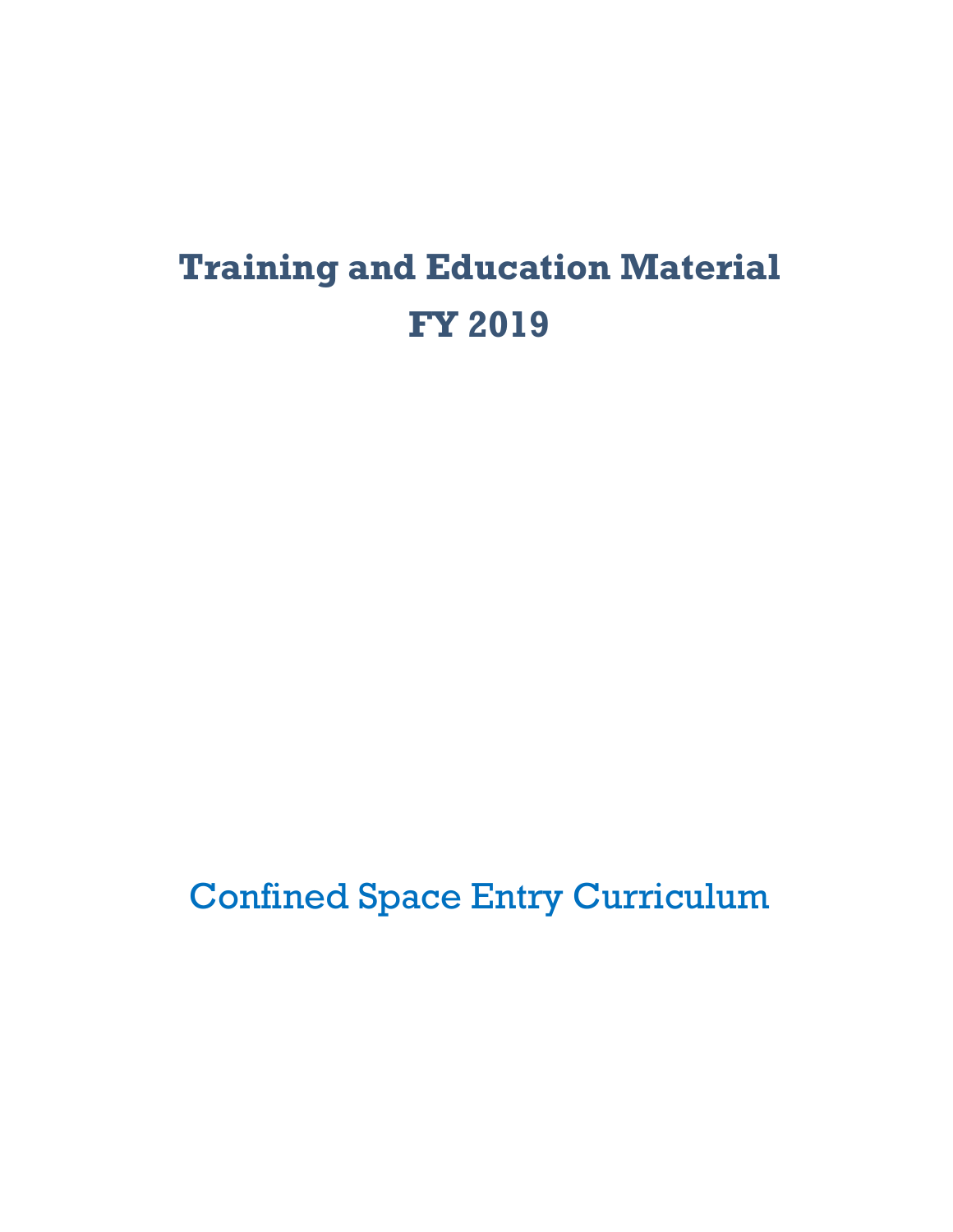**DISCLAIMER**: This material was produced under grant number SH-05058-SH8 from the U.S. Department of Labor, Occupational Safety and Health Administration. It does not necessarily reflect the views or policies of the U. S. Department of Labor, nor does mention of trade names, commercial products, or organizations imply endorsement by the U. S. Government. The U.S. Government does not warrant or assume any legal liability or responsibility for the accuracy, completeness, or usefulness of any information, apparatus, product, or process disclosed. Revised curriculum from the School of Public Health, University of Washington.

# Table of Contents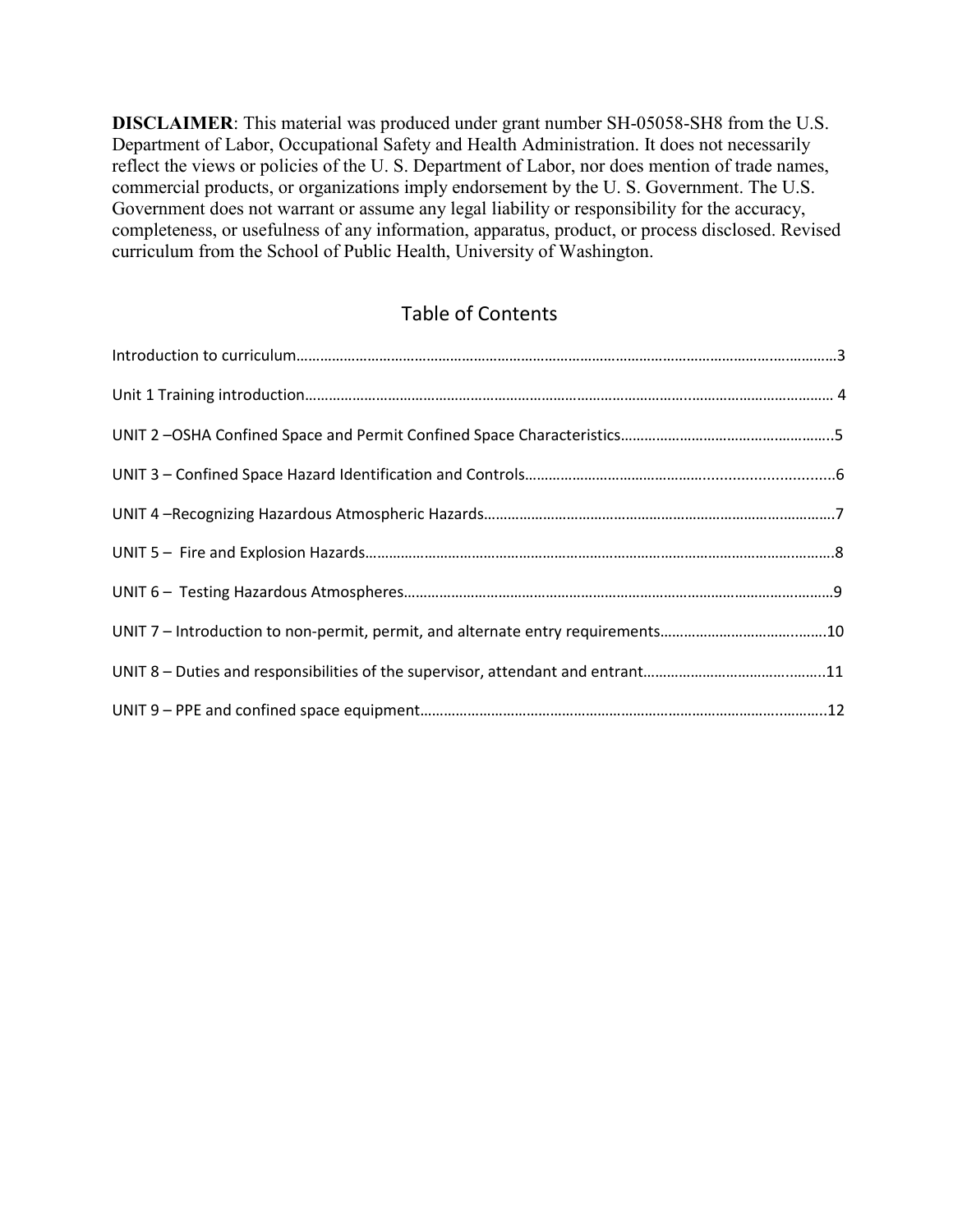#### **INTRODUCTION TO CURRICULUM**

#### **General materials**

- Nametags for each student (optional)
- Paper and pens for each participant
- Laptop with compatible projector, speaker and screen
- Session 1 PowerPoint files and site-specific photos for hazard recognition
- Copies of handouts for each classroom activities
- Equipment: Gas meter, tripod system, fall harness and ventilation unit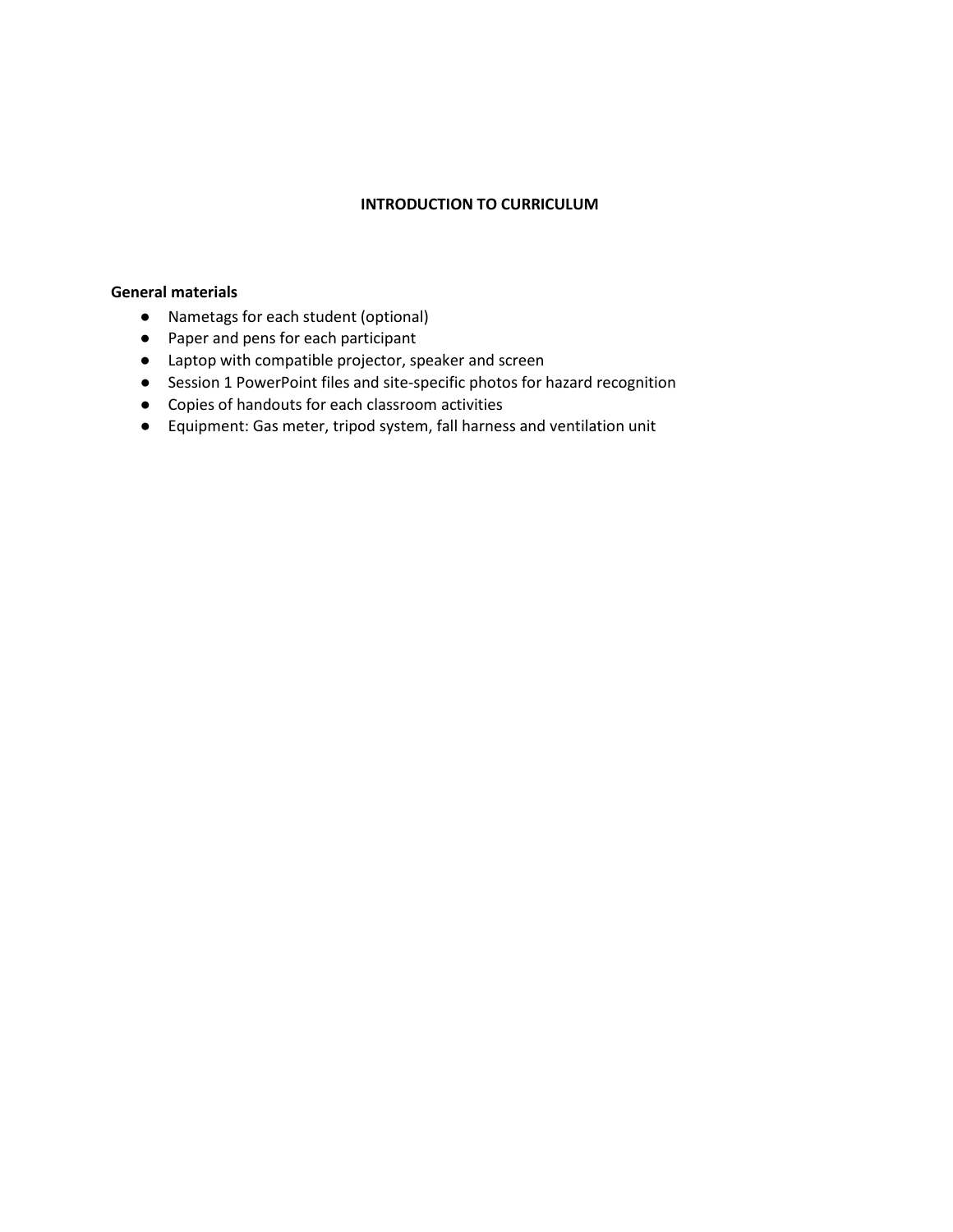## UNIT 1 – TRAINING INTRODUCTION

#### **Purpose**

- Establish goals and methods of training
- Class understanding of OSHA and AKOSH standards
- Class understanding of the key elements of the confined space entry program

#### **Resources**

**Time:** 30 minutes

**Materials:** Session, projector, computer, speaker, PPP, paper and pencils

**Hand-outs:** course outline and OSHA Susan Harwood sign-in sheet

## DETAILED FACILITATOR NOTES

#### **Activity 1:**

Introduction of training

- **Distribute agenda (1 minute)**
	- Explain to the class the schedule for the day to include subject materials to be covered.
- **Introduce training staff and facilitator (2 minutes)**
	- $\circ$  Introduce yourself and give your background, experience and how long you have been working with your company. Introduce other facilitators that may be present or allow them to introduce themselves.
- **Introduce trainees (20 minutes)**
	- $\circ$  Have each trainee introduce themselves-who they work for and how long they have been employed and their favorite hobby. Allow as much time as the trainees need to introduce themselves.
- **OSHA Susan Harwood Sign-in sheets (1 minute)** 
	- Explain to the class that sign-in sheets should be filled out legibly with name, position/job title, employer/school, years of experience and contact information to include email and/or phone number.
- **Introduce OSHA Susan Harwood Disclaimer (slide 2) (1 minute)**
	- Explain to the class about OSHA's disclaimer.
- **Classroom participation and breaks. (slide 3, 4) (2 minutes)**
- o Explain to the class the schedule for the day to include subject materials to be covered.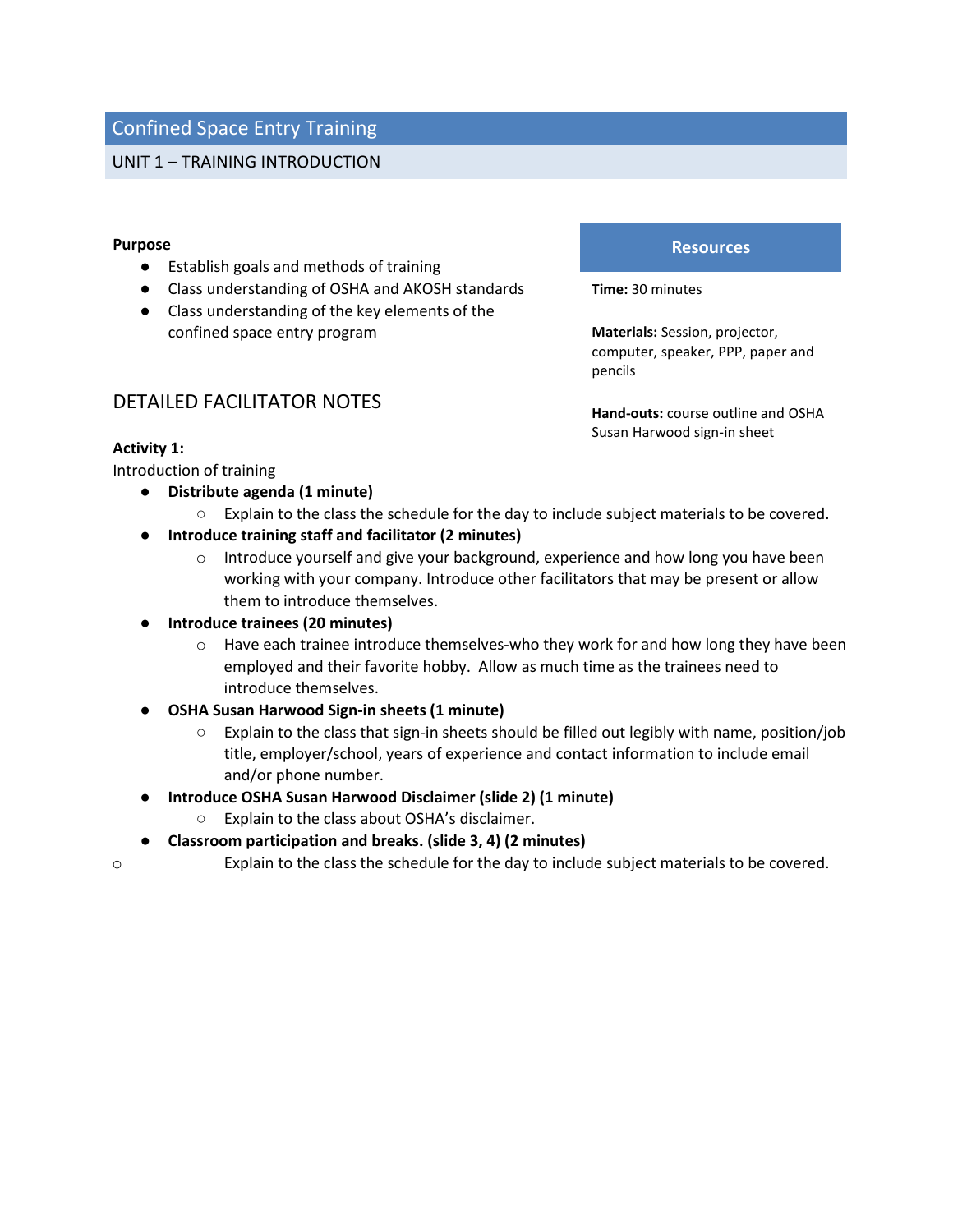- **Discuss course evaluation. (slide 5) (1 minutes)**
	- Explain to the class by the end of the day, trainees will be asked to participate in course evaluation. The purpose of the evaluation is to gather feedback from the class to improve the training.

## **Activity 2**

- **Briefly summarize confined space standards. (slide 8) (1 minute)**
	- $\circ$  Explain to the class that regulations are just the starting point to understanding what is required to work safely in confined spaces. Using safe work practices reduces the chance of serious injury when working in confined spaces.
- **Key elements of a confined space entry program. (slide 9) (1 minute)**
	- $\circ$  Explain to the class the key elements of a confined space program included identify confined space and hazard identification, hazard control, permit system, specialized equipment, designations of employees, testing and monitoring, emergency response, training and program review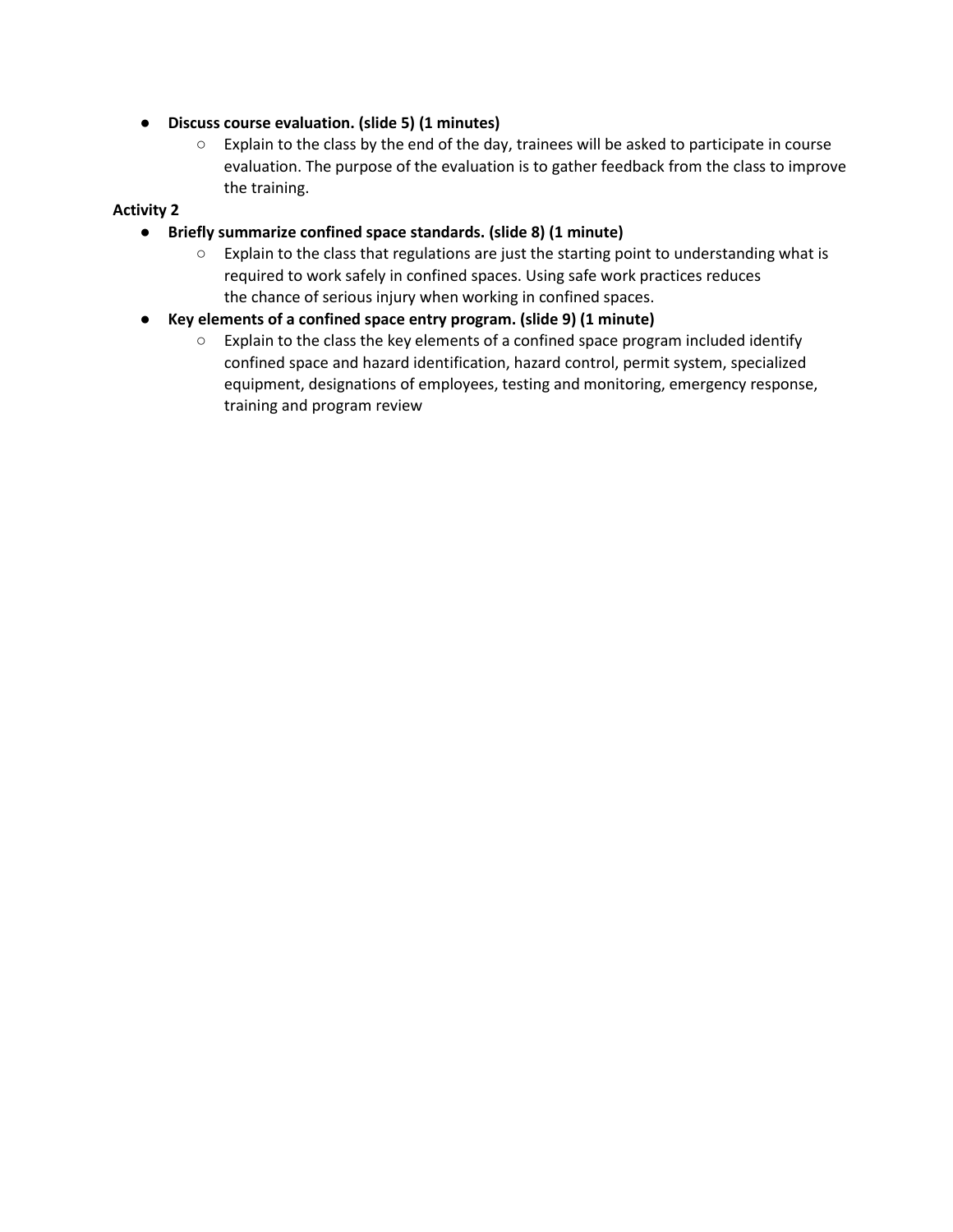## UNIT 2 –OSHA Confined Space and Permit-Required Confined Space Characteristics

#### **Purpose**

● Class understanding of confined space characteristics

# DETAILED FACILITATOR NOTES

#### **Activity 3:**

Introduction to confined space characteristics

- **Discuss OSHA Confined space characteristics. (slide 10) (5 minute)**
	- Ask the class what characteristics they think make a space classified as a confined space. Explain to the class that confined spaces must

#### **Resources**

**Time:** 20 minutes

**Materials:** projector, speaker, computer, PPP, paper and pencils

**Hand-outs:** None

have THREE characteristics 1) are large enough to enter and 2) has limited or restricted means for entry or exit and are 3) not designed for continuous occupancy (explain what this means: permanent egress/entry, lighting, ventilation and adequate work space). Remember this concept to design out confined space characteristics, can you design a lift station so that it is not a confined space?

- Stress the importance that because confined spaces are enclosed though not always entirely, can cause serious injuries from hazardous conditions or substances within the space.
- **Discuss OSHA permit required confined space characteristics. (slide 11) (5 minute)**
	- Explain to the class that a permit required confined space not only includes the characteristics previously mentioned, but also includes hazardous atmospheres that displace oxygen such as hydrogen sulfide gas, carbon monoxide gas, fumes emitted from hot work, vapors emitted from paint, unguarded machinery, electrical hazards, chemical treatment processes and fires. Confined spaces also include engulfment hazard such as flooding.

## **Activity 4:**

Introduction to classroom activity

- **Classroom activity (slides 12-17) (5 minutes)**
	- o Slides 12-17 are warm up exercises for classroom activity for unit 3.
	- $\circ$  For each slide ask the class to examine each image and determine if each image has confined space characteristics
	- $\circ$  The purpose of this exercise is to get each trainee thinking about characteristics that make a confined space including limited entry and exit, large enough to enter, designed for continuous occupancy
	- $\circ$  Also begin recognizing the characteristics of permit required confined spaces including: hazardous substances, physical hazards and whether or not its labeled as confined space.

#### **Break (10 minutes)**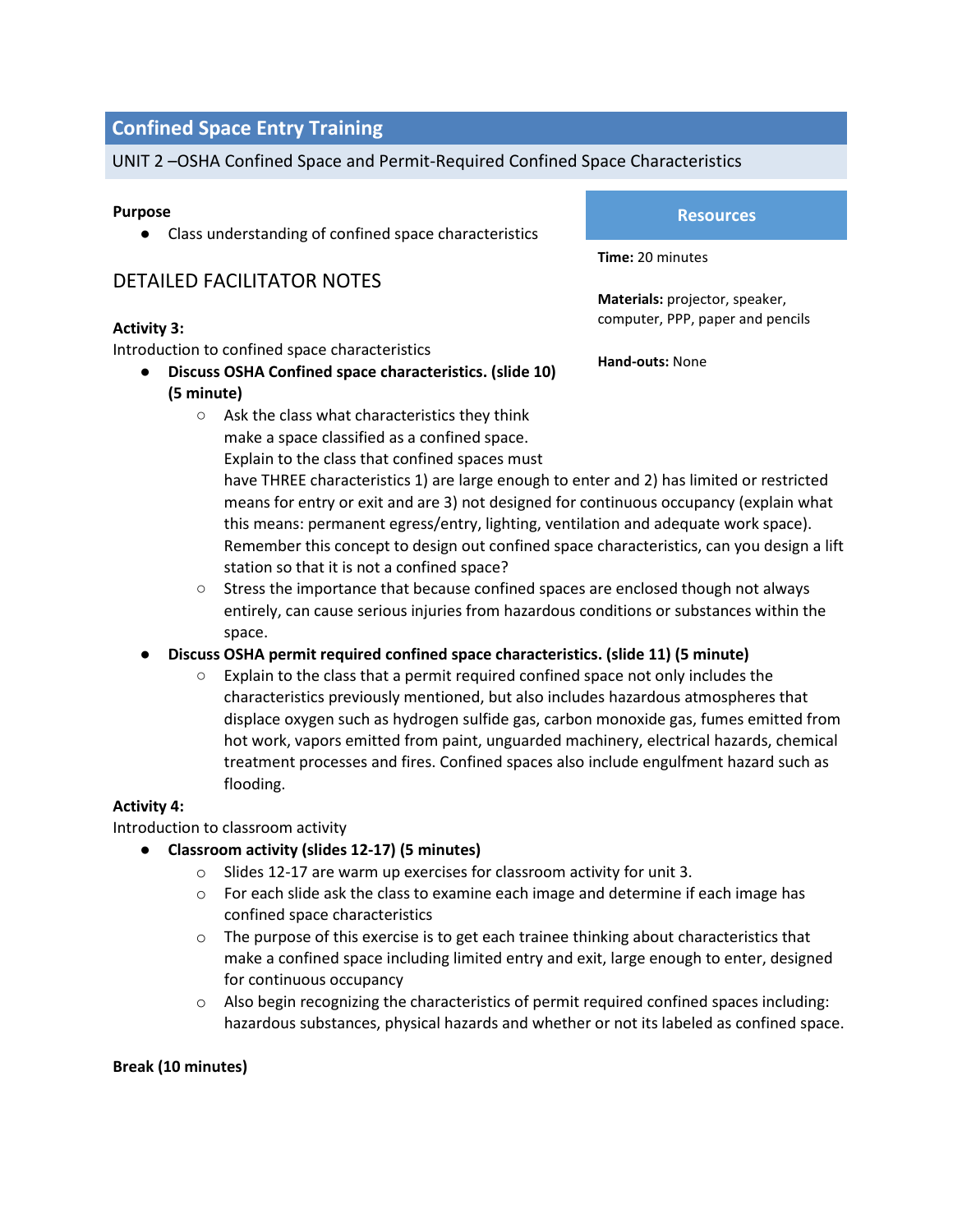## UNIT 3 – Confined Space Hazard Identification and Controls

#### **Purpose**

- Class understanding of how to use the hierarchy of controls
- Class understanding of identifying, assessing and controlling hazards in confined spaces.

## DETAILED FACILITATOR NOTES

#### **Activity 5:**

Classroom activity

- **Discuss confined space physical hazards and the hierarchy of controls. (slide 18) (2 minutes)**
	- Explain to the class that when choosing the most appropriate control measure, the hierarchy of controls must be considered: eliminate the risk e.g. carry out the work from outside the *space*. substitute the risk, isolate the risk or apply engineering *controls* e.g. consider the nature of a confined space and the internal atmosphere. When we begin the classroom activities apply the hierarchy of control for each hazard you identify.
- **Introduction to classroom activity involving a water storage tank, sewage lift station and trench (25 minutes)**
	- This exercise is designed to allow critical thinking and problem solving hazards for confined spaces.

#### ● **Classroom activity.**

- Divide the classroom into groups of 2-3 people
- Distribute classroom activity hand-out for each group labeled as group 1 and 2 etc.
- Explain to the class that each group will identify and evaluate the hazards for each photo image and identify which controls need to be in place to eliminate or reduce the hazards. Allow each group 15 minutes.
- Have each group choose a representative to present their findings before the class. Allow each representative to present their findings (13 minutes)

#### **Resources**

**Time:** 30 minutes

**Materials:** Projector, speaker, computer, PPP, paper and pencils

**Hand-outs:** Classroom activity 1 water storage tank, activity 2 sewage lift-station, activity 3 trenching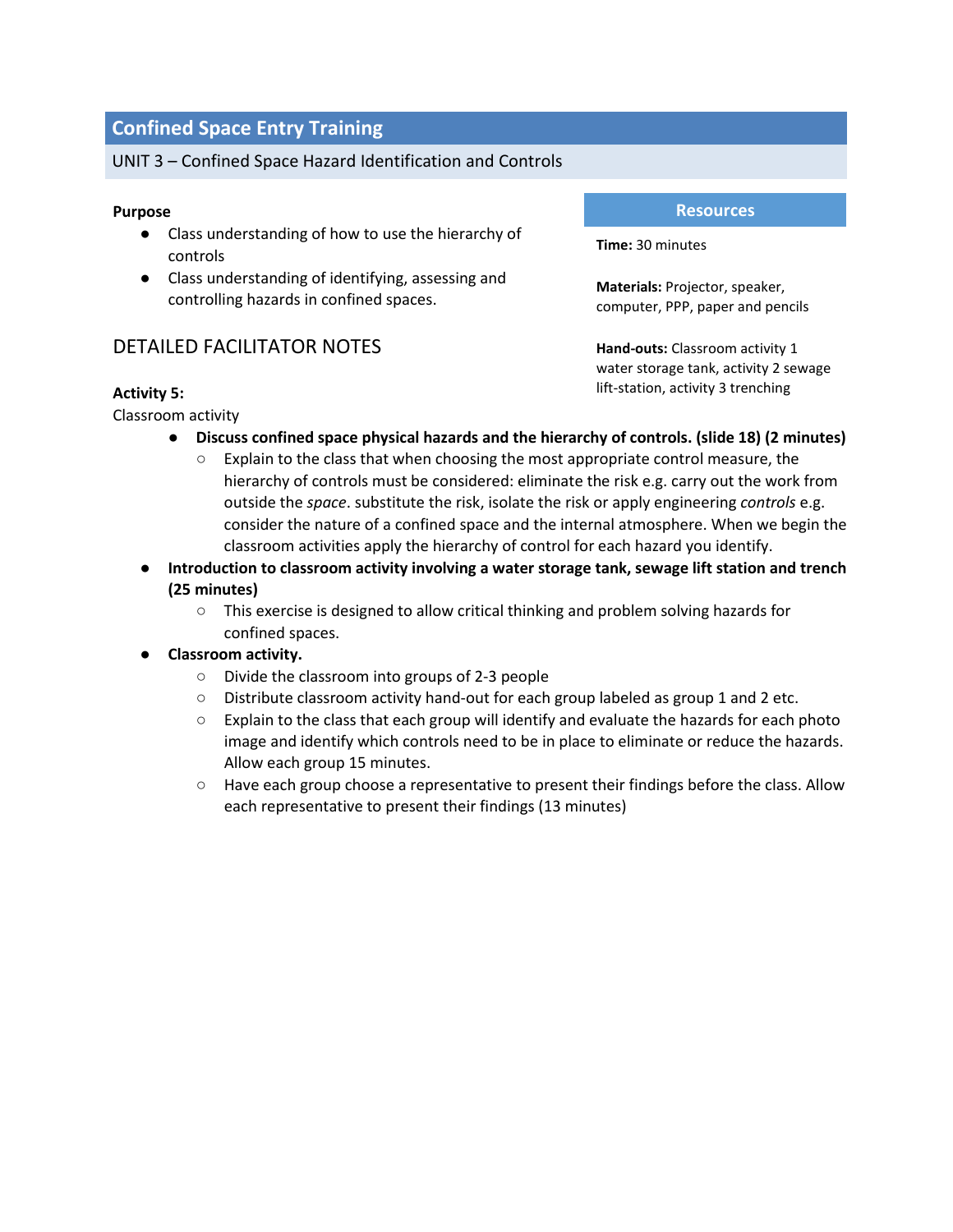

●

**Group 1 presents answers for image 1 water storage tank hazards and controls. (slide 20) Possible answers include:**

| <b>Hazards</b>                         | <b>Controls</b>                               |
|----------------------------------------|-----------------------------------------------|
| Fall from climbing ladder              | Ensure 3 points of contact while climbing     |
| Fall from opening the hatch            | Stay clear of the opening unless a guard rail |
|                                        | can be in place                               |
| Fall from water storage tank           | Stay within the guard rail system             |
| Slips trips and falls                  | Break up and remove ice in immediate work     |
|                                        | area                                          |
| Damaged ladder                         | Do not climb ladder. Consider other options   |
|                                        | such as the use of a mobile lift              |
| Fall from improper use of equipment to | Use step ladder that is high enough to allow  |
| access ladder well                     | 3 points of contact to access ladder well.    |



## **Group 1 presents answers for image 2 water storage tank hazards and controls. (slide 21) Possible answers include:**

| <b>Hazards</b>                              | <b>Controls</b>                            |
|---------------------------------------------|--------------------------------------------|
| <b>Atmospheric Hazards</b>                  | Ventilate and monitor with a gas meter     |
| Equipment hazards such as struck against or | Ensure equipment is on level ground or     |
| crushing injuries                           | secured. Wear appropriate PPE such as hard |
|                                             | hart, safety glasses, safety toe shoes and |
|                                             | gloves                                     |
| Slips trips and falls                       | Ensure adequate lighting in place to       |
|                                             | illuminate all areas. Place guarding over  |
|                                             | protruding objects such as a bucket. Use   |
|                                             | good housekeeping practices.               |
| Damaged or improper use of ladders          | Replace damaged ladders. Ensure ladder has |
|                                             | good level footing and is used following   |
|                                             | manufacturer's recommendations 4:1 ratio   |
|                                             | and 3 points of contact when climbing and  |
|                                             | descending.                                |
| Flooding or engulfment hazard               | Ensure all upstream sources are locked and |
|                                             | tagged out.                                |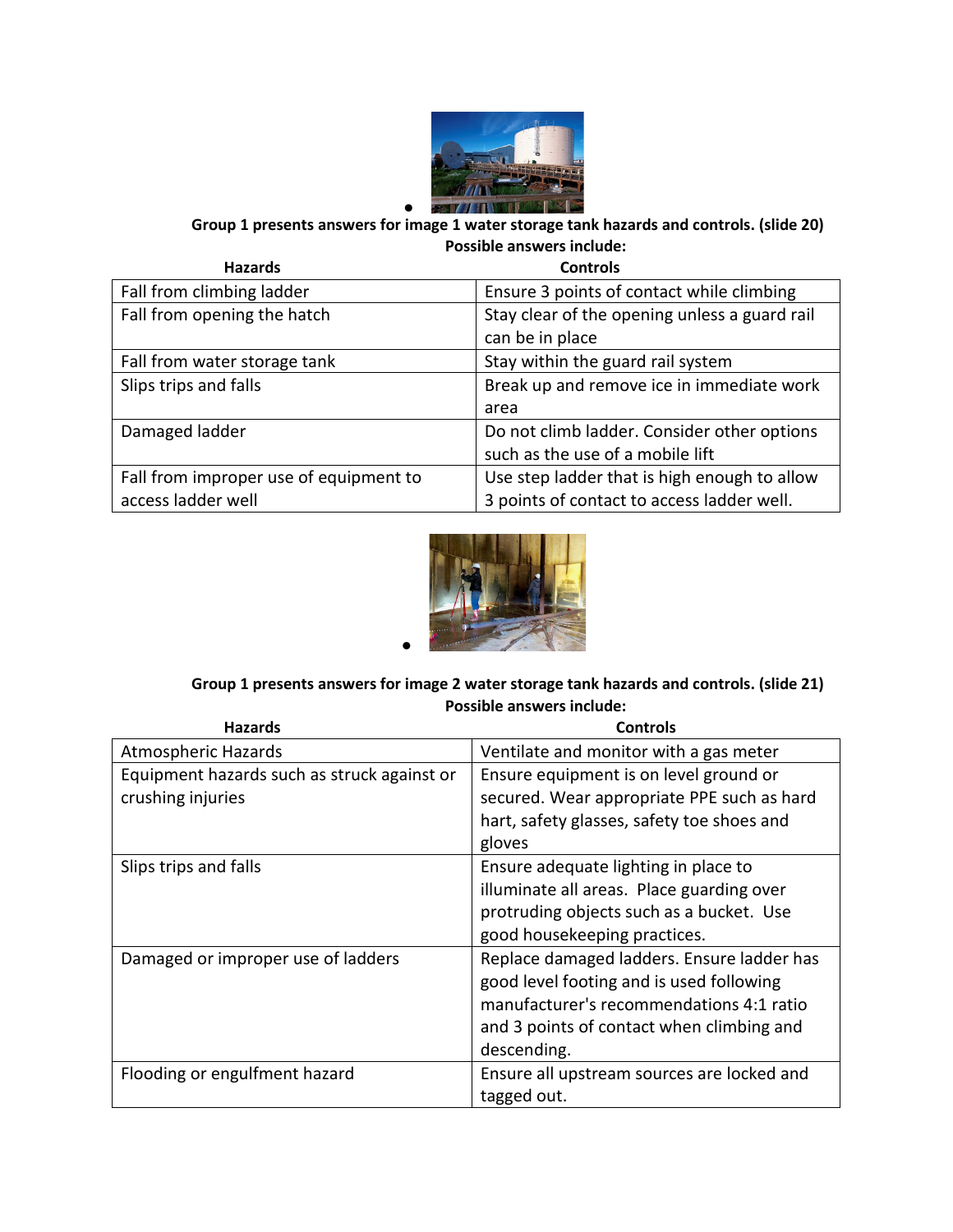

#### ● **Group 1 presents answers for image 3 water storage tank hazards and controls. (slide 22) Possible answers include:**

| <b>Hazards</b>                            | <b>Controls</b>                              |
|-------------------------------------------|----------------------------------------------|
| Improper storage of chemicals             | Store all chemicals in proper hazmat storage |
|                                           | for safe handling and storage                |
| Burns to the eyes, respiratory system and | Use appropriate PPE such as full length      |
| skin                                      | clothing, rubber clothes, googles, and       |
|                                           | respirator                                   |



#### ● **Group 1 presents answers for image 4 gas powered generator hazards and controls. (slide 23) Possible answers include:**

| <b>Hazards</b>         | <b>Controls</b>                            |
|------------------------|--------------------------------------------|
| Slips trips and falls  | Be aware of wet environments use good      |
|                        | housekeeping practices                     |
| Electric shock         | Proper use of GFCI protection              |
| <b>CO Poisoning</b>    | Ensure generator is positioned on the      |
|                        | leeward side away from entrance into       |
|                        | confined space opening                     |
| Musculoskeletal injury | Use safe ergonomics when moving or lifting |
|                        | equipment                                  |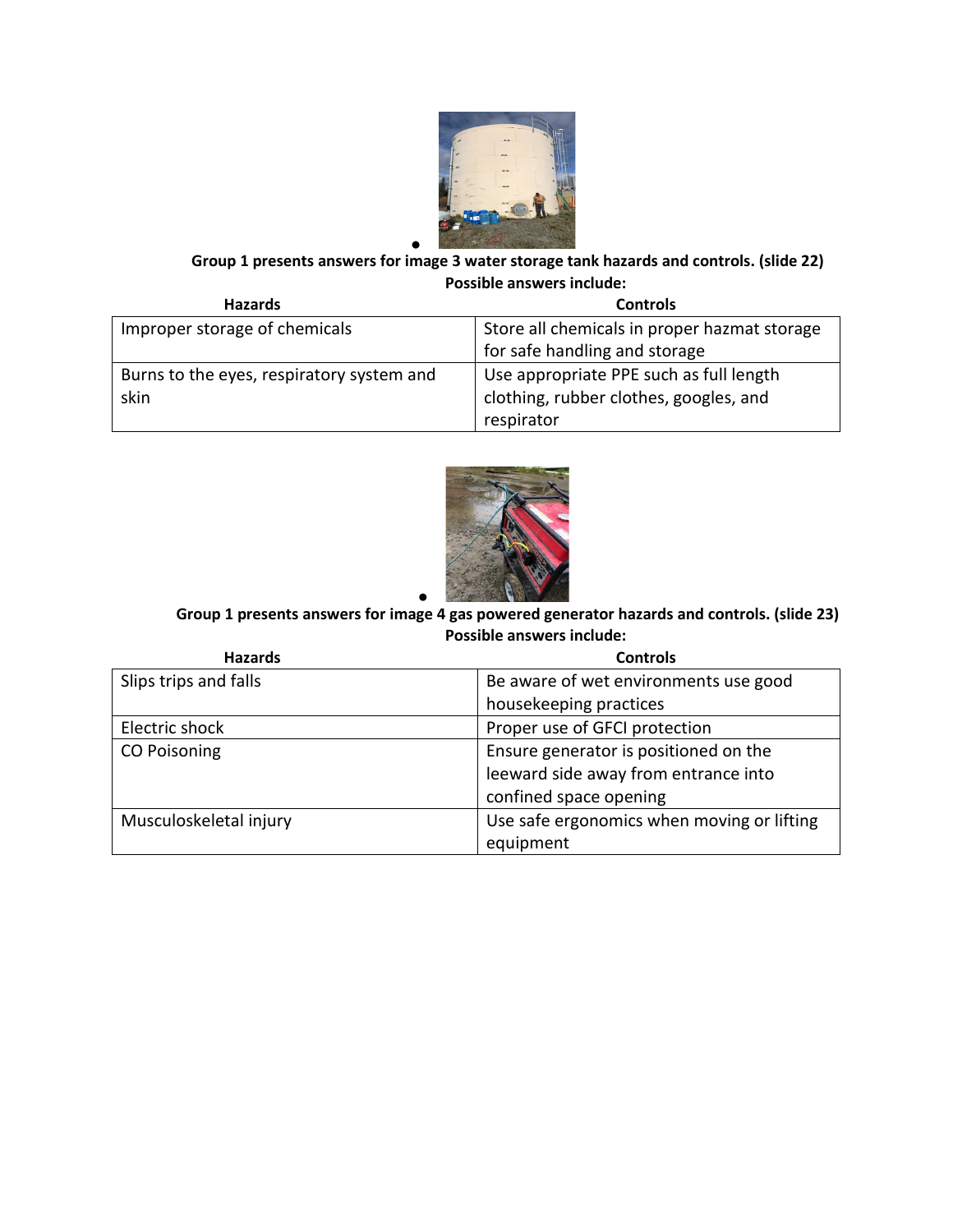

# **Group 1 presents answers for image 5 water gas powered pressure washer hazards and controls (slide 23)**

**Possible answers include:**

| <b>Hazards</b>        | <b>Controls</b>                             |
|-----------------------|---------------------------------------------|
| Slips trips and falls | Use good housekeeping practices             |
| <b>CO Poisoning</b>   | Ensure pressure washer is positioned on the |
|                       | leeward side away from entrance into        |
|                       | confined space opening                      |
| Eye or hand injuries  | Wear appropriate PPE such as googles,       |
|                       | gloves, and safety toe shoes                |



# **Group 1 presents answers for image 6 water storage tank electrical control panel hazards and controls. (slide 23)**

**Possible answers include:**

| <b>Hazards</b> | <b>Controls</b>                              |
|----------------|----------------------------------------------|
| Electric shock | Follow proper lock-out tag-out safety        |
|                | procedures. Wear appropriate PPE. Inform all |
|                | work parties of lock-out tag-out procedures. |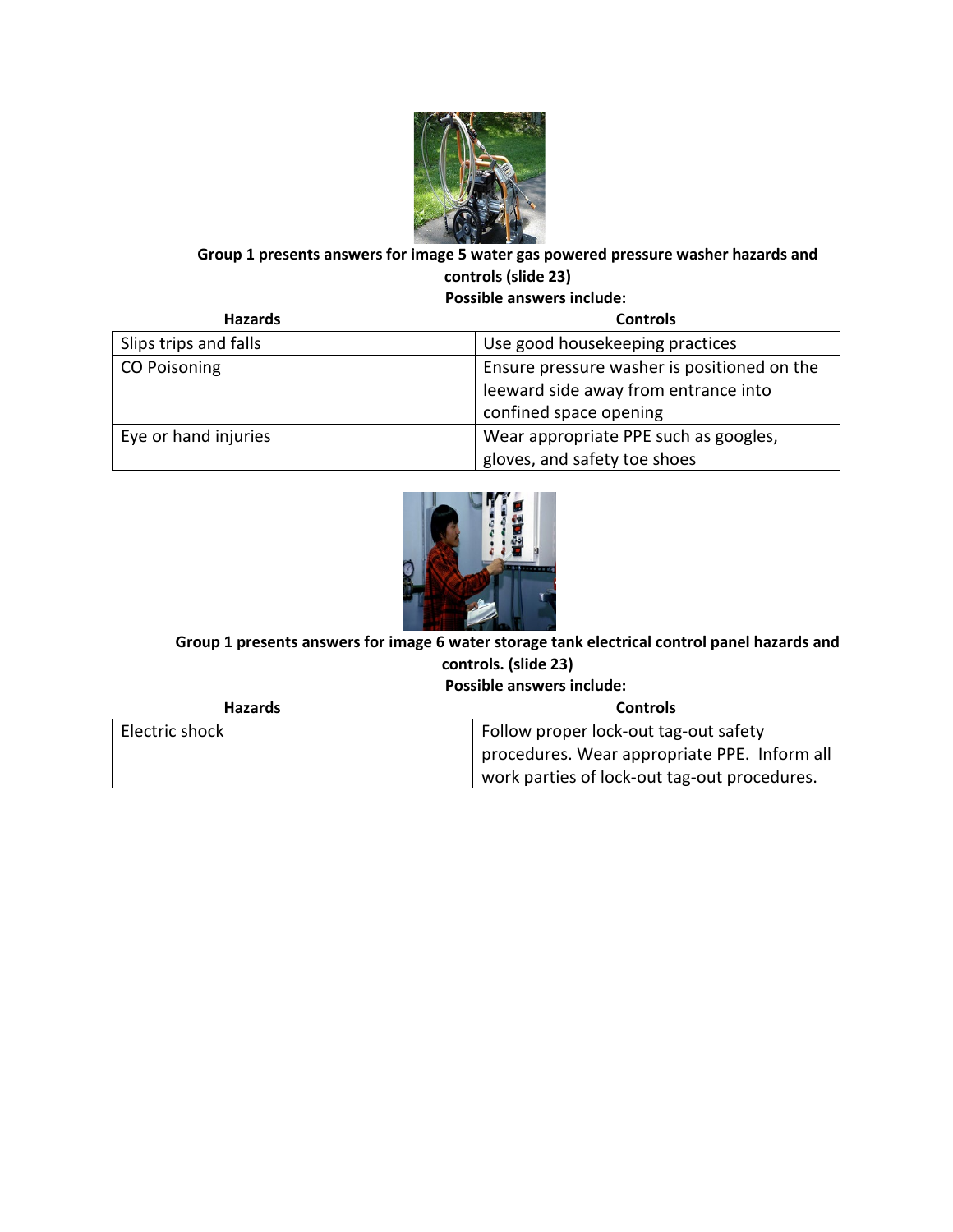

**Group 2 presents answers for image 1 sewage lift station hazards and controls. (slide 24) Possible answers include:**

| <b>Hazards</b>               | <b>Controls</b>                                                                                                                                                                                                                                                   |
|------------------------------|-------------------------------------------------------------------------------------------------------------------------------------------------------------------------------------------------------------------------------------------------------------------|
| Fall from climbing ladder    | Ensure 3 points of contact while climbing<br>down ladder                                                                                                                                                                                                          |
| Fall from opening the hatch  | Stay clear of the opening unless a guard rail<br>can be in place                                                                                                                                                                                                  |
| Atmospheric hazards          | Ventilate and monitor with a gas meter                                                                                                                                                                                                                            |
| Slips trips and falls        | Beware of your surrounds and avoid contact<br>with loose wires and other materials                                                                                                                                                                                |
| Damaged ladder               | Do not climb down ladder unless fall<br>protection can be used such as a harness<br>connected to a tripod or use a different<br>ladder.                                                                                                                           |
| Engulfment hazard (flooding) | Ensure all upstream valves and electrical<br>switches are locked and tagged out.<br>Note: Almost all lift stations cannot be valve<br>out, hence the permit-required condition.<br>This requires upstream monitoring, and<br>provision of rescue (tripod/harness) |
| Poor lighting                | Provide adequate lighting                                                                                                                                                                                                                                         |
| Fire and explosion hazard.   | Ventilate and monitor with a gas meter                                                                                                                                                                                                                            |
| Exposure to raw sewage       | PPE, appropriate outerwear clothing,<br>googles, cloves                                                                                                                                                                                                           |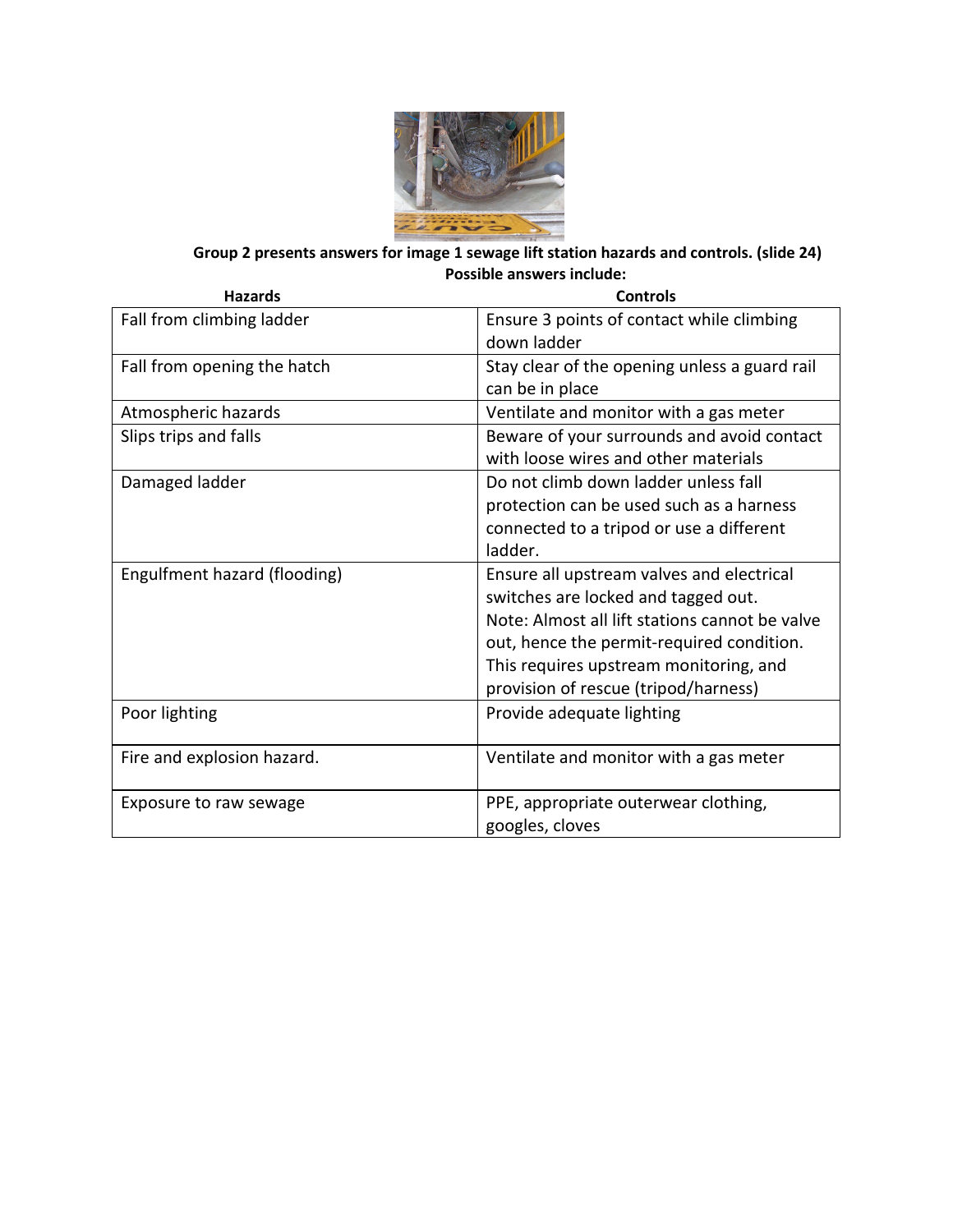

## **Group 2 presents answers for image 2 sewage lift station hazards and controls. (slide 25) Possible answers include:**

| <b>Hazards</b>                       | <b>Controls</b>                               |
|--------------------------------------|-----------------------------------------------|
| Fall from ladder                     | Use 3 points of contact. Ensure ladder is 4:1 |
|                                      | ratio.                                        |
| Fall from fixed ladder               | Use 3 points of contact                       |
| Atmospheric hazards from exposure to | Do not introduce hazards such as propane.     |
| carbon monoxide gas                  | Ventilation and gas meter testing is required |
|                                      | when entering a confined space.               |



**Group 2 presents answers for image 3 sewage lift station electrical control panel hazards and controls. (slide 26)**

**Possible answers include:**

| <b>Hazards</b> | <b>Controls</b>                          |
|----------------|------------------------------------------|
| Electric shock | Follow proper lock-out tag-out safety    |
|                | procedures. Wear appropriate PPE. Inform |
|                | all work parties of lock-out tag-out     |
|                | procedures.                              |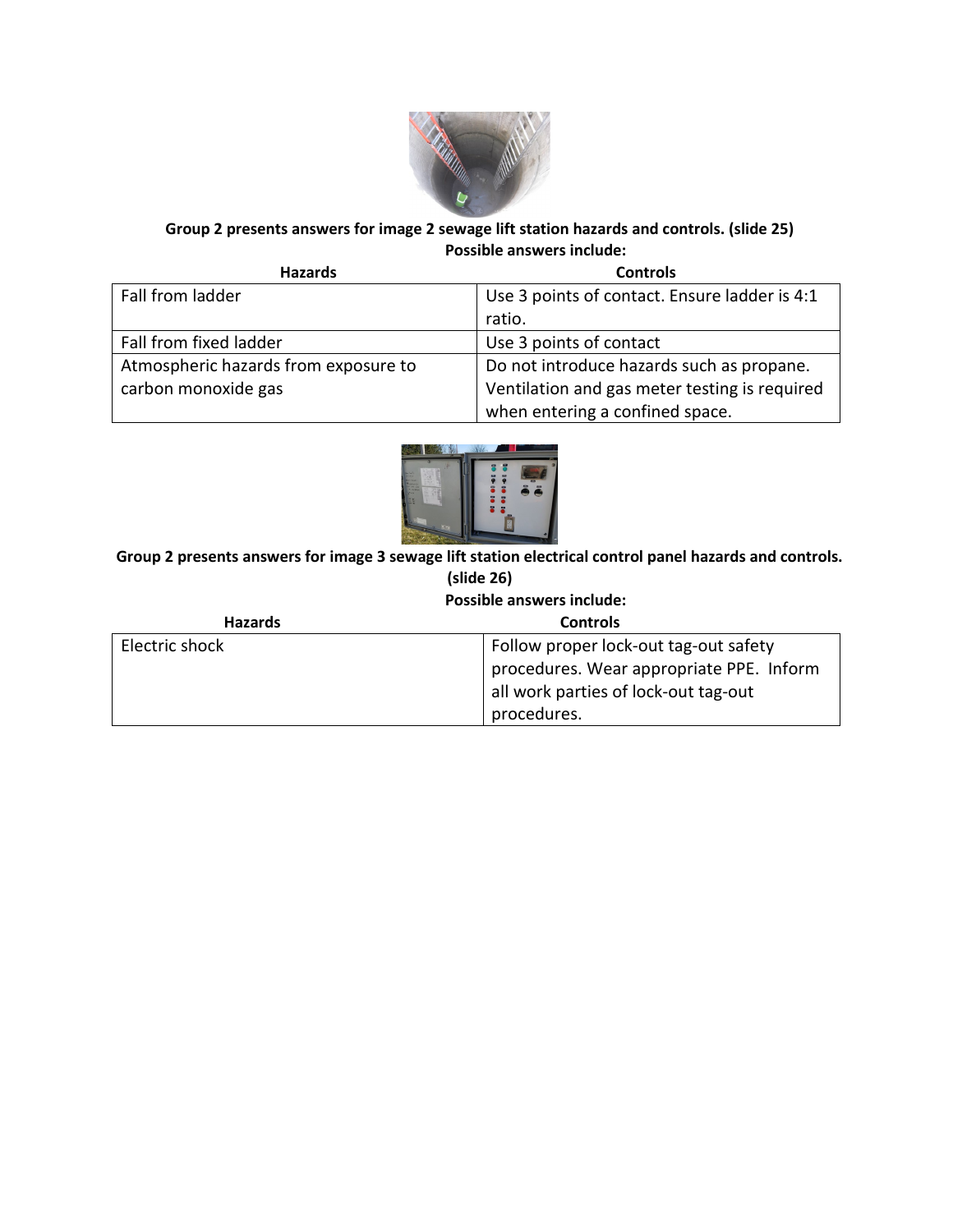

## **Group 2 presents answers for image 4 sewage wet-well hazards and controls. (slide 27) Possible answers include:**

| <b>Hazards</b>           | <b>Controls</b>                               |
|--------------------------|-----------------------------------------------|
| Slips trips and falls    | Ensure good housekeeping practices, guard     |
|                          | all openings and secure hatch.                |
| Equipment                | Set up and inspect all equipment. Ensure      |
|                          | tripod system is properly assembled and       |
|                          | inspected. Ensure ventilation system is       |
|                          | properly assembled and inspected and placed   |
|                          | in and effective position to ventilate space. |
| <b>Untrained workers</b> | Ensure all workers are trained to recognize   |
|                          | the characteristics and hazards of a confined |
|                          | space. Comply with industry safety standards  |
|                          | and communicate hazards.                      |



## **Group 3 presents answers for image 1 excavation work hazards and controls. (slide 28) Possible answers include:**

| <b>Hazard</b>                     | <b>Controls</b>                           |
|-----------------------------------|-------------------------------------------|
| Slips trips and falls hazard      | Guardrails or fall protection             |
| Ladder                            | Three points of contact                   |
| Crushing, struck against injuries | Spotter, never work under suspended loads |
| Atmospheric hazard                | Monitor for CO and use ventilation when   |
|                                   | necessary                                 |
| Heat or cold injuries             | <b>PPE</b>                                |
| Engulfment-flooding               | Dewatering pump or redirect water         |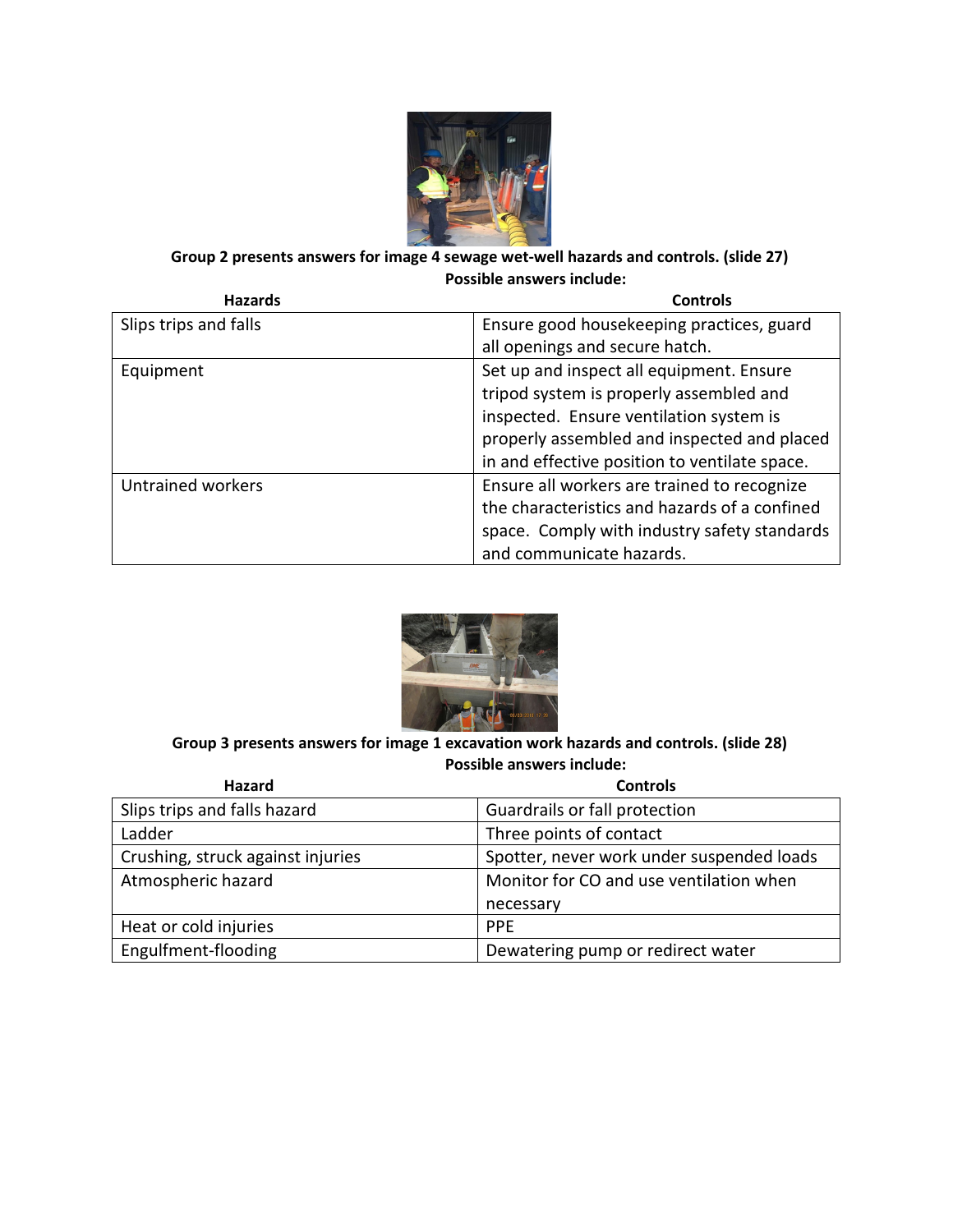

## **Group 3 presents answers for image 2 excavation work hazards and controls. (slide 29) Possible answers include:**

| Hazard                            | <b>Controls</b>                           |
|-----------------------------------|-------------------------------------------|
| Slips trips and falls hazard      | Good house-keeping practices, be aware of |
|                                   | your surroundings                         |
| Ladder                            | Three points of contact                   |
| Crushing, struck against injuries | Spotter, never work under suspended loads |
| Atmospheric hazard                | Monitor for CO and use ventilation when   |
|                                   | necessary                                 |
| Heat or cold injuries             | <b>PPE</b>                                |
| Vibration and cold injury         | PPE and rotate position                   |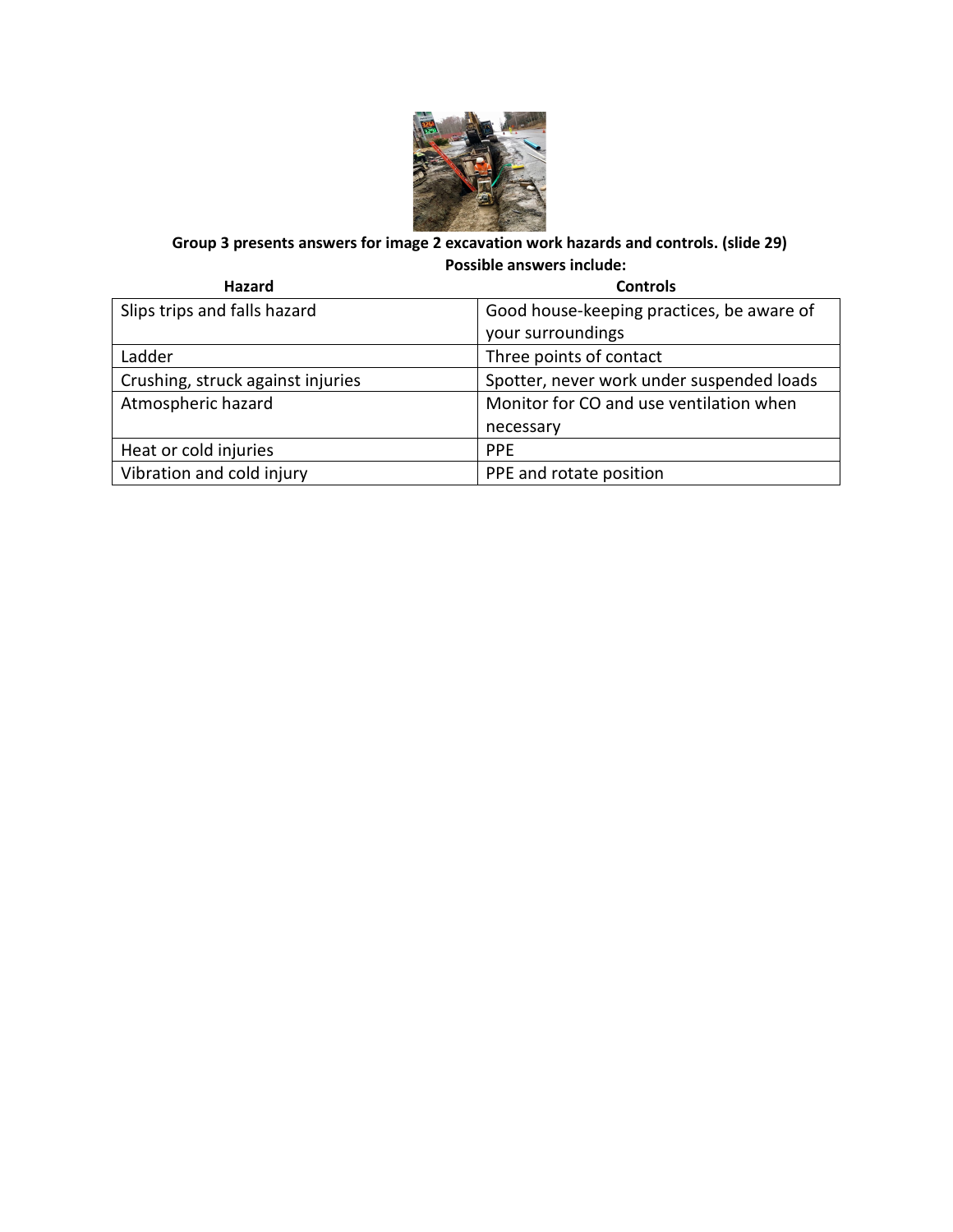#### UNIT 4 –Recognizing Atmospheric Hazards

#### **Purpose**

- Class understanding of atmospheric hazards.
- Enable trainees to properly identify, evaluate and control atmospheric hazards.

## DETAILED FACILITATOR NOTES

#### **Activity 6:**

Introduction to atmospheric hazards

- **Discuss immediately dangerous to life and health (IDLH) environments. (Slide 30) (1 minute)**
	- Explain to the class-that IDLH has defined by NIOSH as exposure to airborne contaminants that is likely to cause death or immediate delayed permanent adverse health effects. Examples are poisonous gases or smoke.
- **Discuss the obvious hazards (slide 31) (1 minute)**
	- $\circ$  It is obvious we can see the physical hazards here in this slide. There is enough there to kill several hundred people. of course unless you are a professional snake wrangler. Now let's discuss some of the hazards we cannot see or smell. In addition, atmospheric hazards are not the only hazards that we can't see or smell.
- **Discuss confined space atmospheric hazards (slide 32) (1 minute)**
	- Some of these hazards include oxygen deficiency, oxygen enrichment, fire and explosion hazards and exposure to toxic substances.
- **Discuss oxygen deficiency (slide 33) (1 minute)**
	- Oxygen deficiency poses the greatest hazard in that it affects our judgement, our senses become unreliable, its swift, irreversible and often fatal.
	- Normal air contains 20.9% oxygen. When that number fall below 20.9% the effects are impaired judgement, fatigue and disorientation and eventually unconsciousness.
- **Discuss the effects of oxygen deficiency (slide 34) (3minutes)**
	- There are other causes of oxygen displacement such as oxidation, combustion or inappropriate use of other gases or chemicals. Other causes could be the use of gases to inert a space to prevent ignition.
	- Oxygen enriched atmospheres occur when normally safe materials are saturated with oxygen causing it to become highly flammable or explosive. Or miss-use or leaking oxygen tanks can contribute to highly flammable atmospheres.
	- Other examples of atmospheric hazards are exposure to [hydrogen sulfide](https://www.osha.gov/OshDoc/data_Hurricane_Facts/hydrogen_sulfide_fact.pdf) and carbon monoxide gas which are chemical asphyxiate that interfere with the body's ability to absorb O2. For example, the hemoglobin protein found in the red blood cells are responsible for transporting oxygen throughout the body. The hemoglobin protein has an affinity to O2 to make that process work. However, Hemoglobin has an even higher affinity to CO which makes it difficult to distribute O2 throughout the body. People can smell the "rotten egg" odor of hydrogen sulfide at low concentrations in

#### **Resources**

**Time:** 27 minutes

**Materials:** Projector, computer, speaker, PPP, paper and pencils.

**Hand-outs:** Classroom activity 4 CSE Fatality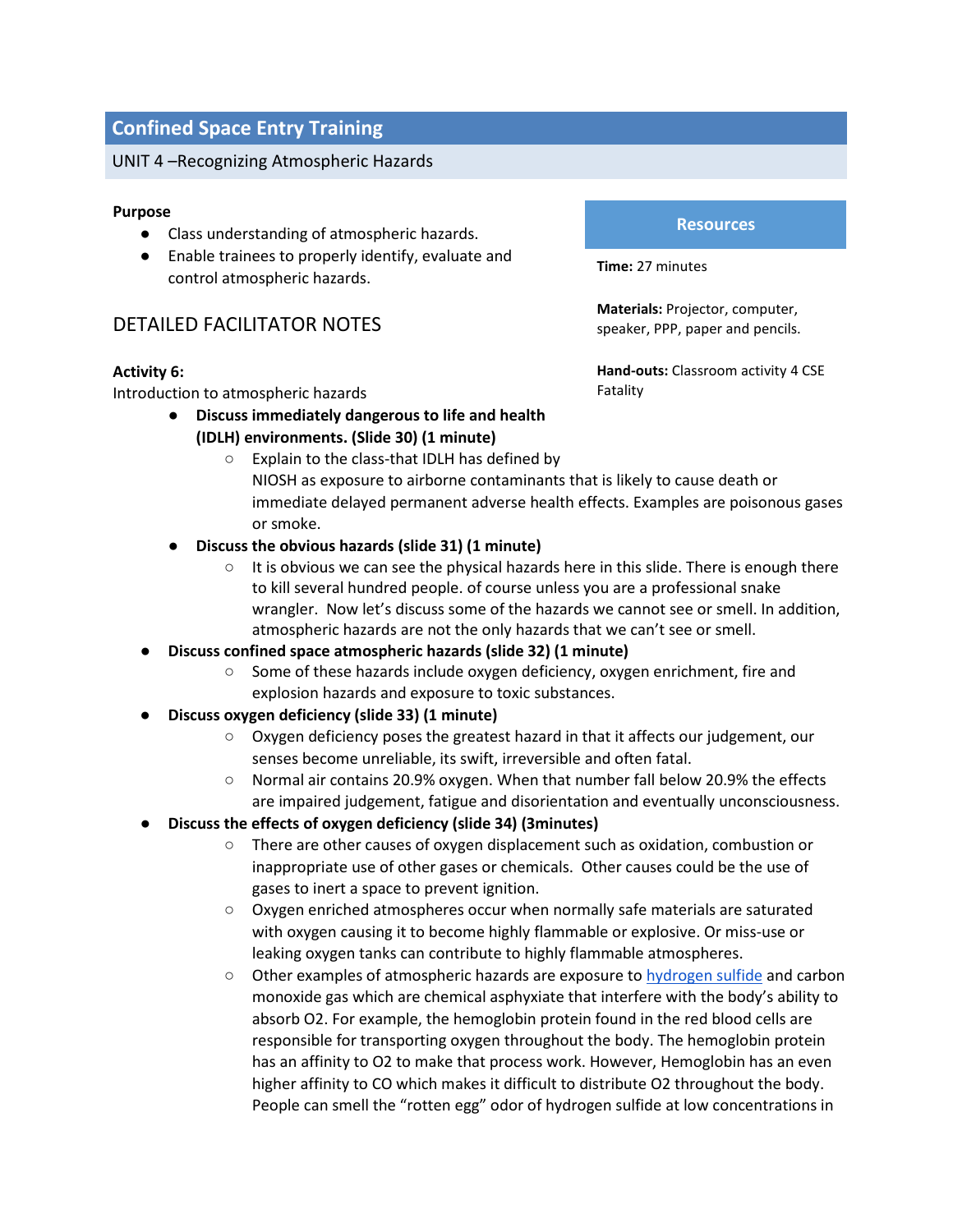air. However, with continuous low-level exposure, or at high concentrations, a person loses his/her ability to smell the gas even though it is still present (olfactory fatigue). This can happen very rapidly and at high concentrations, the ability to smell the gas can be lost instantaneously

○ Another example would be chlorine compounds that cause severe burns to our upper respiratory system and burn our lungs when inhaled.

#### **Activity 7:**

Introduction to operator fatality

- **Classroom activity 4 Confined Space Entry fatality. (slide 38) (10 minutes)**
	- Divide the classroom into groups of 2-3 trainees.
	- Distribute classroom activity hand-out
	- Have the class read the story and identify the hazards that contributed to the fatality and come up with controls that would have prevented it.
	- Have each group present their findings to the class **(10 minutes)**

#### **Break 10 minutes**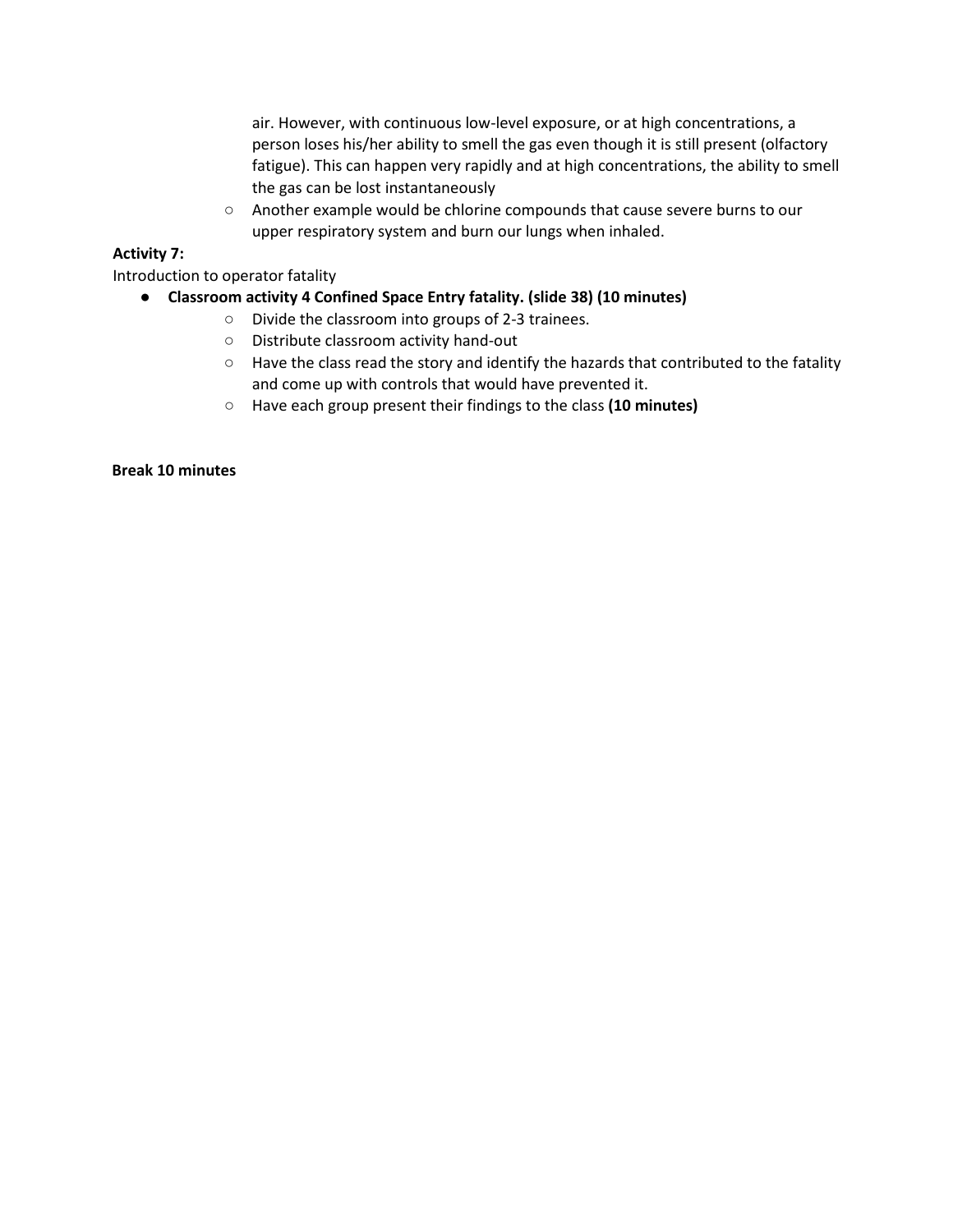#### UNIT 5 – Fire and Explosion Hazards

#### **Purpose**

- Class understanding of fire and explosion hazards.
- Enable trainees to properly identify, evaluate and control fire and explosion hazards.

## DETAILED FACILITATOR NOTES

#### **Activity 8:**

Introduction to fire and explosion hazard

- **Discuss Fire and explosion hazards. (Slide 39) (1 minute)**
	- Explain to the class that the fire triangle
		- was replaced with the fire tetrahedron with a fourth element called chemical reaction. The chemical reaction causes certain chemicals to burn within specific ranges. Examples of flammable would be gasoline. Flammable ranges are called the lower explosive limit (LEL) or upper explosive limit (UEL).
- **Discuss explosive limits and safe entry (40-41) (2 minute)**
	- As an example of the ranges, benzene has an explosive range from 1.3% to 7.9%, meaning a may occur between these concentrations. If the benzene concentration is below the lower explosive level (LEL) 1.3% it may be too lean to ignite or explode. If the benzene concentration is above the upper explosive level (UEL) 7.9%, it may be too rich to ignite or explode.
	- In order for safe entry into a permit confined space testing and monitoring the readings must be 10% of the (LEL). We will cover this for testing and monitoring with gas meters.
- **Discuss explosive substances. (slide 42) (2 minute)**
	- $\circ$  Explain to the class that there are other explosive substances which can be encountered in a confined space such as fuel vapors, paint, cleaning solvents, hydrogen sulfide, dust and even fertilizers.
	- $\circ$  Most of these substances can be introduced by the worker through any work process such as hot work-welding or cutting
- **Discuss vapor density (Slide 43) (3 minutes)**
	- $\circ$  Explain to the class that vapor density means that the relative weight of a gas or vapor compared to air, which has an arbitrary value of one. If a gas has a vapor density of less than one, it will generally rise in air. If the vapor density is greater than one the gas will generally sink in air
	- $\circ$  Ask the class if they think hydrogen sulfide gas is heavier or lighter than air by 1. The answer should be heavier than air. Hydrogen Sulfide gas weighs about 1.36 Ask the class they think carbon monoxide gas is heavier or lighter than air. The answer should be lighter. carbon monoxide gas wt. is .196.
	- Explain to the class that by understanding chemical behavior and how it interacts within our work environment can help us ensure we put the right controls in place to avoid

#### **Resources**

**Time:** 10 minutes

**Materials:** Projector, computer, speaker, PPP, paper and pencils

**Hand-out:** None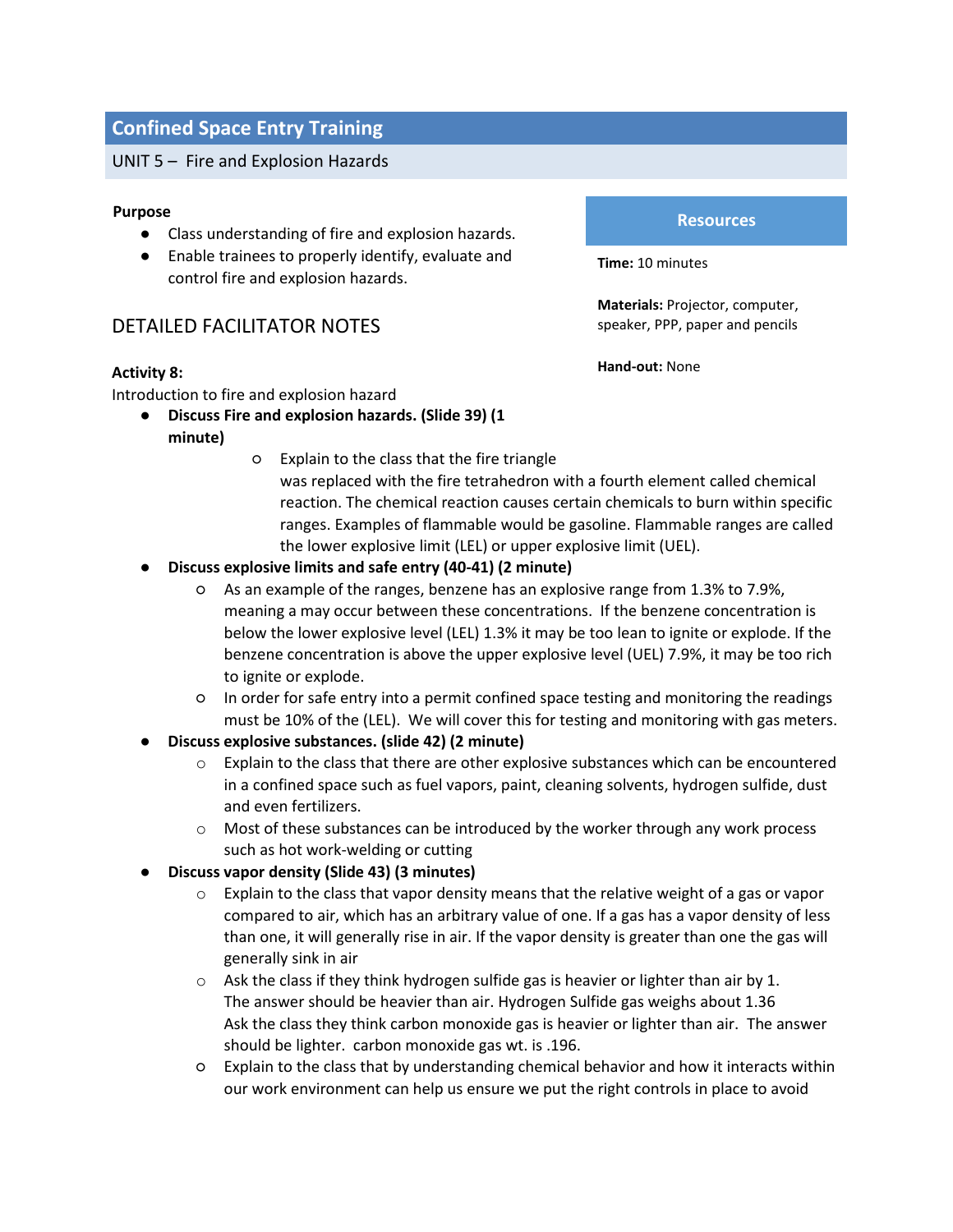these hazards. As we learned earlier such controls are ventilation to remove harmful gases and vapors that can pose a threat to our safety.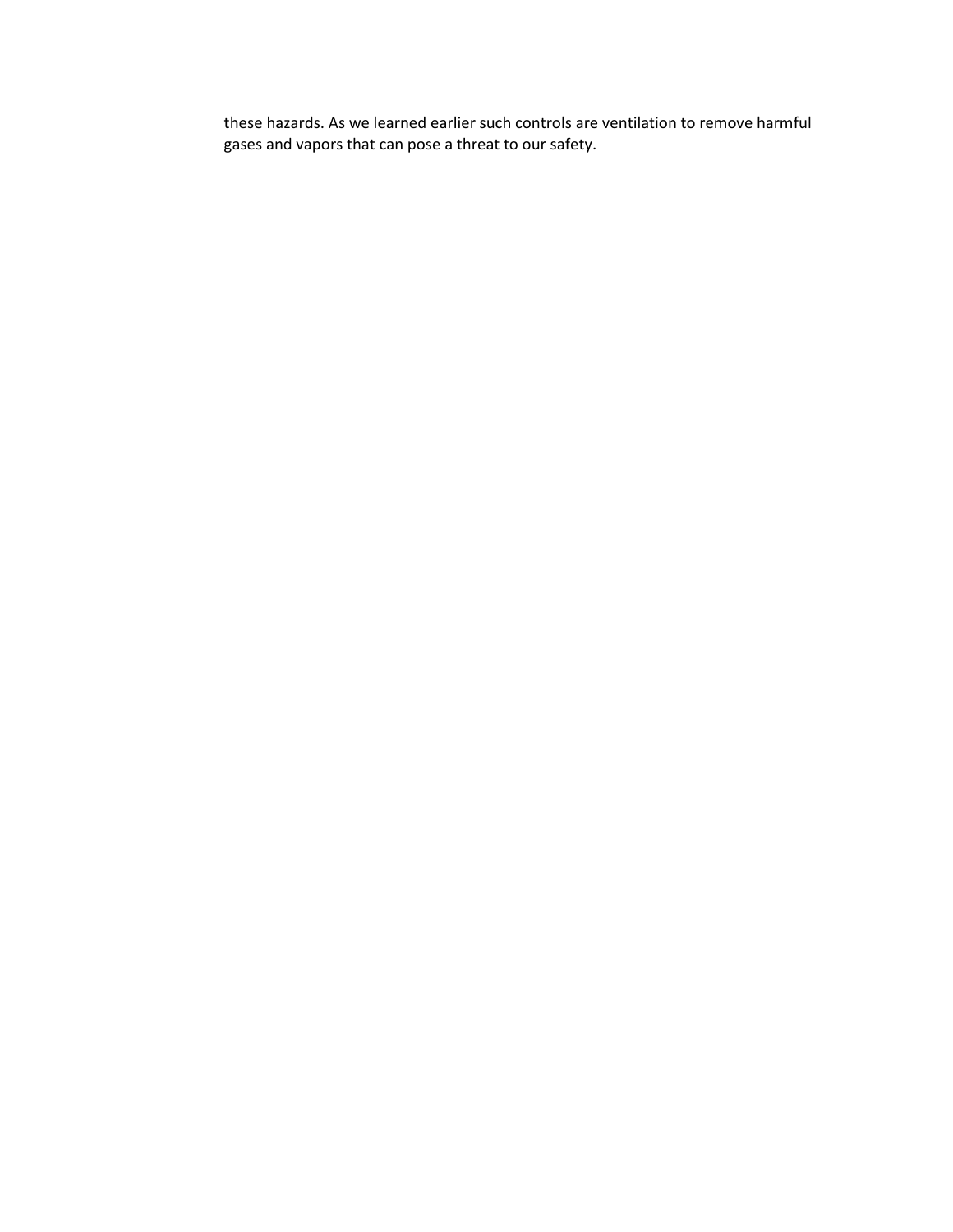#### UNIT 6 – Testing Hazardous Atmospheres

#### **Purpose**

● Class understanding on how to safety conduct monitoring for hazardous atmospheres.

## DETAILED FACILITATOR NOTES

#### **Activity 9:**

Introduction to monitoring for hazardous atmospheres **(slides 44-47) (2 minutes)**

- **Monitoring for hazardous atmospheres.**
	- o Pick up a gas meter and show it to the class.
	- o Explain to the class that there are steps that need to be followed before we can even begin monitoring for hazardous atmospheres.
	- $\circ$  First, we need to ensure the gas meter is currently calibrated. I will demonstrate that procedure once the classroom exercise begins.
	- $\circ$  Gas meters are calibrated every 180 days or as frequently the instrument is used
	- o It should also be bump tested before atmospheric testing begins.
- **Divide the classroom into groups of 2-3 people (2 minutes)**
	- $\circ$  Explain to the class that everyone will have an opportunity to power up the gas meters and go through the procedures for operating it.
- **Distribute gas meters to each group (20 minutes)**
	- o Explain to the class to not operate the gas meters until instructed to do so.
	- o Instructor demonstrates the startup procedures for the gas meter
	- $\circ$  Explain to the class that if the meter fails to calibrate or bump test in the field, another gas meter will need to be acquired before any monitoring can begin. It's always best to have more than one gas meter on hand in case one fails.
	- $\circ$  Instructor should allow as much time needed for trainees to become familiar with the gas meters start up procedure.
	- $\circ$  Following the end of the gas meter activity, have all the gas meters placed in one location.
- **Distribute confined space entry permit form (2 minutes)** 
	- $\circ$  Explain to the class that this will be the form they document all their findings for confined space during the exercise at the end of class.
- **Distribute classroom activity for gas meters (10 minutes)**
	- $\circ$  Explain to the class that each person will read the classroom activity and complete the review questions.
	- $\circ$  Upon completion of the review questions the instructor will ask each group will present their answers to the class.

#### **Resources**

**Time:** 36 minutes

**Materials:** Projector, computer, speaker, PPP, paper and pencils, gas meter

**Hand-out:** Confined space entry permit form, classroom activity sheet for gas meters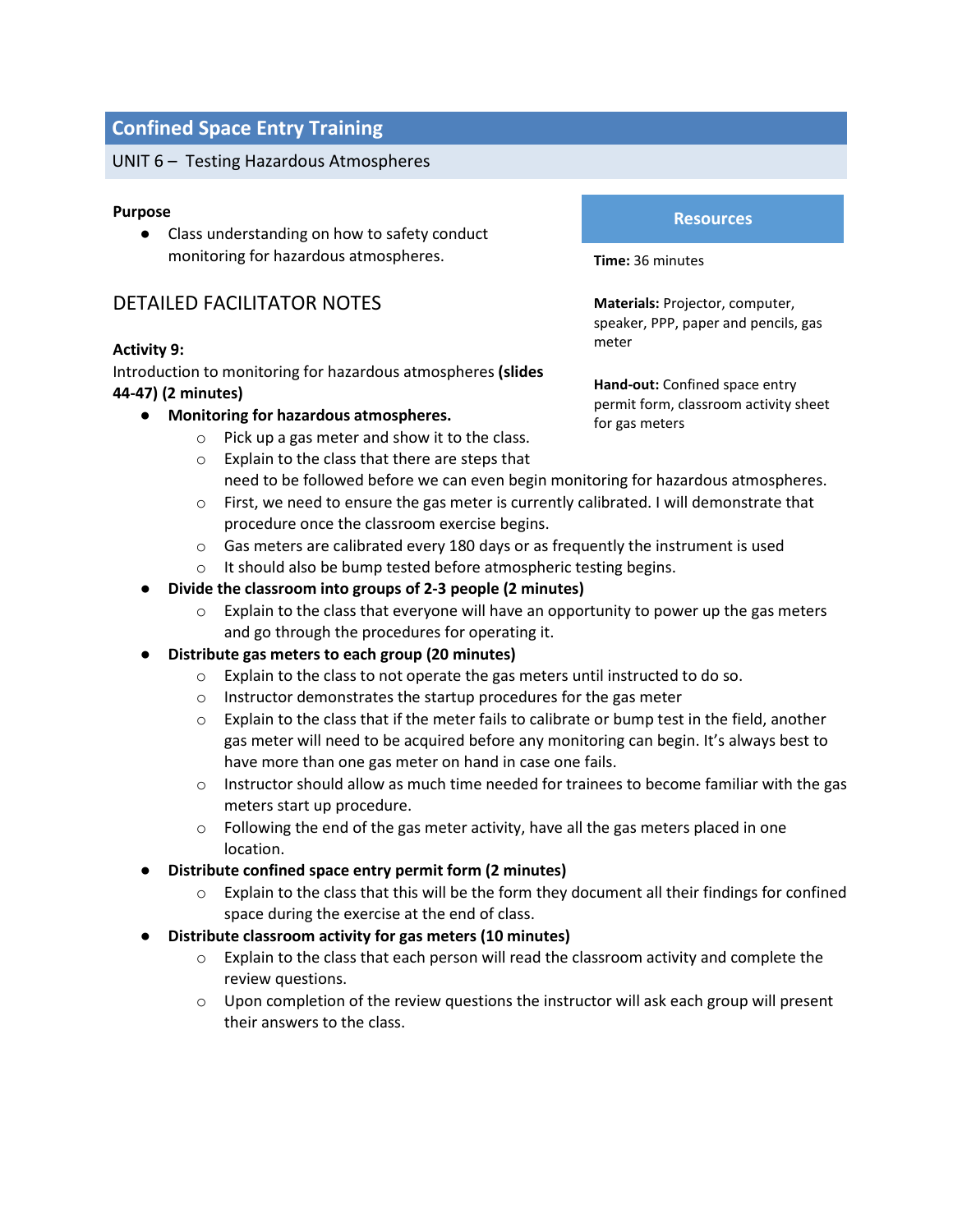#### UNIT 7 – Introduction to non-permit, permit, and alternate entry requirements

#### **Purpose**

- Class understanding of non-permit, permit, and alternate entry requirements for confined space.
- Class understanding for the requirements and procedures to enter a confined space

## DETAILED FACILITATOR NOTES

#### **Resources**

**Time:** 15 minutes

**Materials:** Projector, computer, speaker, PPP, paper and pencil

**Hand-outs:** None

#### **Activity 10:**

Introduction to non-permit, permit and alternate entry requirements

- **Discuss non-permit confined space requirements (slide 48) (2 minutes)**
	- o Explain to the class that when declassifying a permit to a non-permit confined space, all the criteria must be met to ensure all hazards are eliminated including atmospheric and physical hazards from outside the space.
	- o Hazards outside a confined space include, operating equipment emitting carbon monoxide gas to locking and tagging out equipment to prevent flooding or engulfment.
- **Discuss permit confined space requirements (slide 49-50) (3 minutes)**
	- $\circ$  Explain to the class that permit confined space entry requires a program, trained workers that can identify, assess and control hazards.
	- o Further explain that a rescue plan must be in place before entry. That requires notifying the nearest emergency services as well has identifying self-rescue plans.
	- $\circ$  All this information will be documented on the confined space entry form.

## ● **Discuss equipment for permit required confined space (slide 51) (2 minutes)**

- $\circ$  Explain to the class the need for the right equipment to work safety in confined space includes a functional gas meter that is calibrated, adequate lighting to avoid struck against injuries and slips trips and falls, barrier to prevent unauthorized access, rescue and emergency equipment and use of communications.
- **Discuss alternate entry procedure requirements (slide 52) (2 minutes)**
	- $\circ$  Explain to the class alternate entry procedures do not require a written program only if hazardous atmospheres exist and can be controlled through force air ventilation and tested periodically.
	- $\circ$  If at any point the conditions change where hazardous atmospheric conditions cannot be controlled, then the permit should be canceled and a permit entry procedure implemented before re-entry.

#### **Break 10 minutes**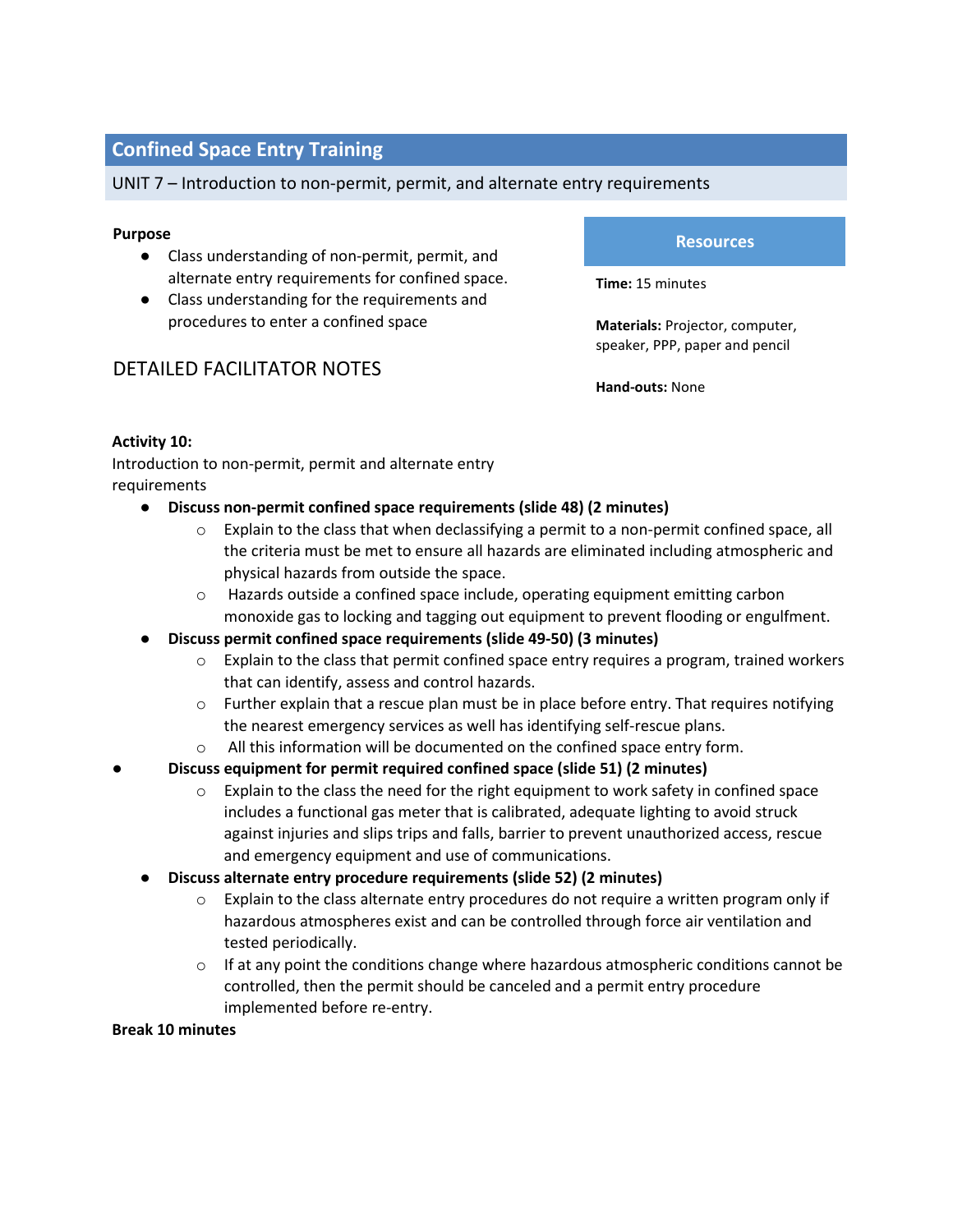## UNIT 8 – Duties and responsibilities of the supervisor, attendant and entrant

#### **Purpose**

● Class understanding the duties and responsibilities of the supervisor, attendant and entrant.

## DETAILED FACILITATOR NOTES

#### **Activity 11:**

Introduction to the duties and responsibilities of the supervisor, attendant and entrant

- **Discuss duties and responsibilities of the supervisor (slide 53-54) (4 minutes)**
	- o Explain to the class that the supervisor has the overall responsibility of the confined space entry work. He or she is trained to identify and
		- assess hazards and determine what procedures will be followed for confined space operations, such as the decision to use permit vs non-permit entry procedures. Their job is to ensure the attendant and entrant are trained and that they follow all the safety procedures for each task.
	- $\circ$  The supervisor must also verify rescue services and remove unauthorized persons from the worksite.
	- $\circ$  The supervisor must also determine that when transferring responsibility of the permit space operation, that the scope of work remains consistent with the terms of the permit conditions.

## ● **Discuss duties and responsibilities of the attendant (slide 56) (3 minutes)**

- Explain to the class that the attendant must be trained in confined space hazards and understand their responsibilities monitoring the space while maintaining an accurate account of all entrants. The attendant must remain outside until properly relieved by another attendant. Even if the attendant perceives a danger should order the entrant out until the space can be re-evaluated.
- $\circ$  The attendant should maintain communication with the entrant and monitors activities inside and outside the confined space.
- The attendant should be trained to perform non-entry rescue procedures.
- Further explain to the class the AKOSH standard: Attendants may not be assigned to monitor more than one permit space. Attendants may be stationed at any location outside the permit space to be monitored as long as the duties described in 29 C.F.R. 1910.146(c)(5)(I) can be effectively performed. The attendant must be in direct and constant communication with the entrants.

## **Resources**

**Time:** 15 minutes

**Materials:** Projector, computer, speaker, PPP, paper and pencil.

**Hand-outs:** None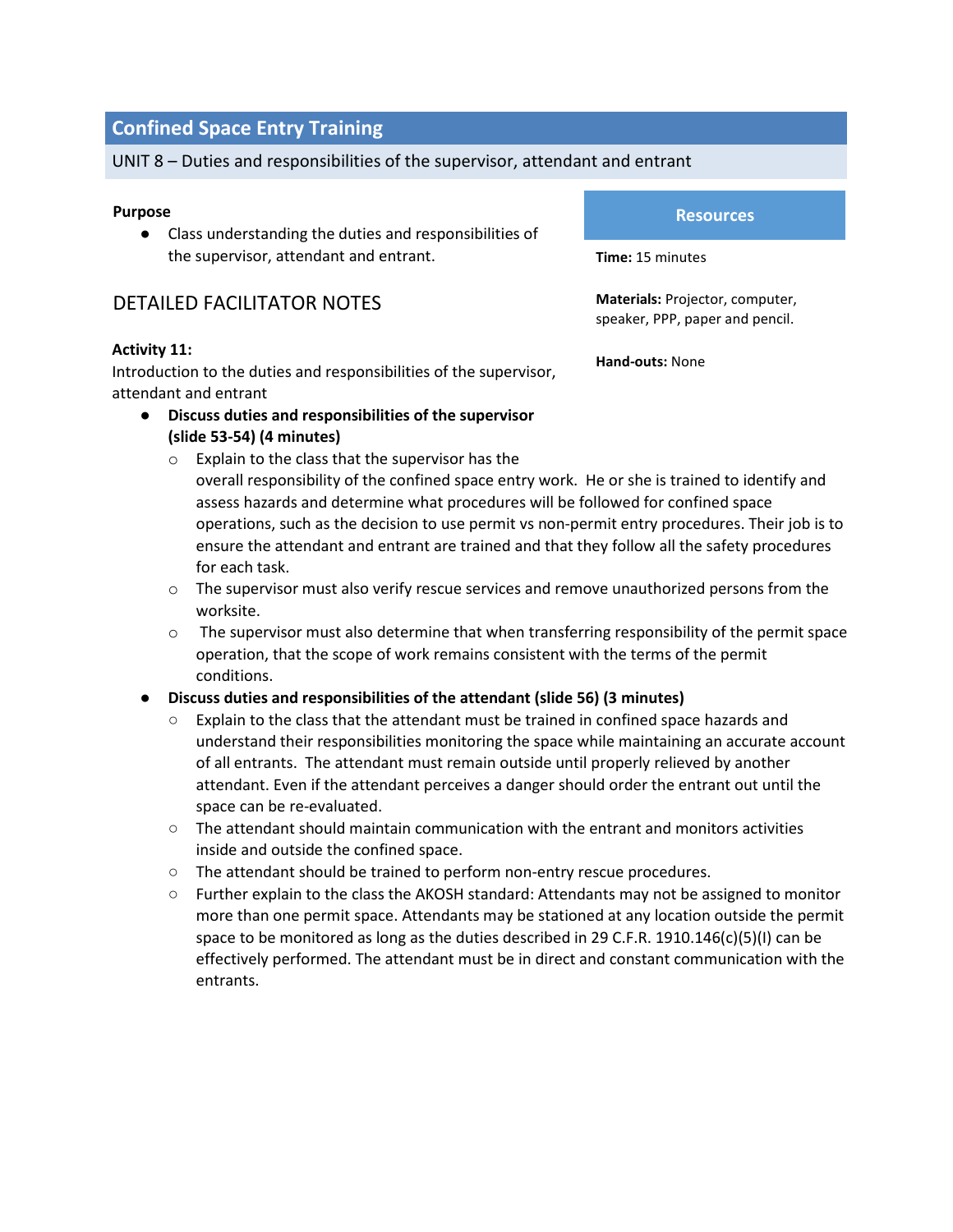#### ● **Discuss duties and responsibilities of the entrant (slide 57-59) (3 minutes)**

- Explain to the class that the entrant must be trained in confined space hazards and follow all the safety procedures. follow the authorized confined space permit work.
- The entrant also knows when to evacuate immediately-when the attendant or supervisor orders them to evacuate or even if there is a perceived danger.

## ● **Rescue operations (slide 60) (3 minutes)**

- Explain to the class that permit confined spaces emergencies can threaten worker's health and safety. Therefore, there are some questions we need to ask before conducting any confined space work. 1. Do we have the equipment to affect a rescue such as the use of a tripod, SCBA and fall harness? 2. Can we summons a rescue agency that is close by or have our own trained rescue team ready?
- Explain to the class employee training is necessary in case we need our own employees need to conduct a rescue and/or summons help.

#### ● **Program review (slide 61) (2 minutes)**

○ Explain to the class that a program review is necessary to determine if its working or not and especially following an incident or injury.

**Lunch 1 hour**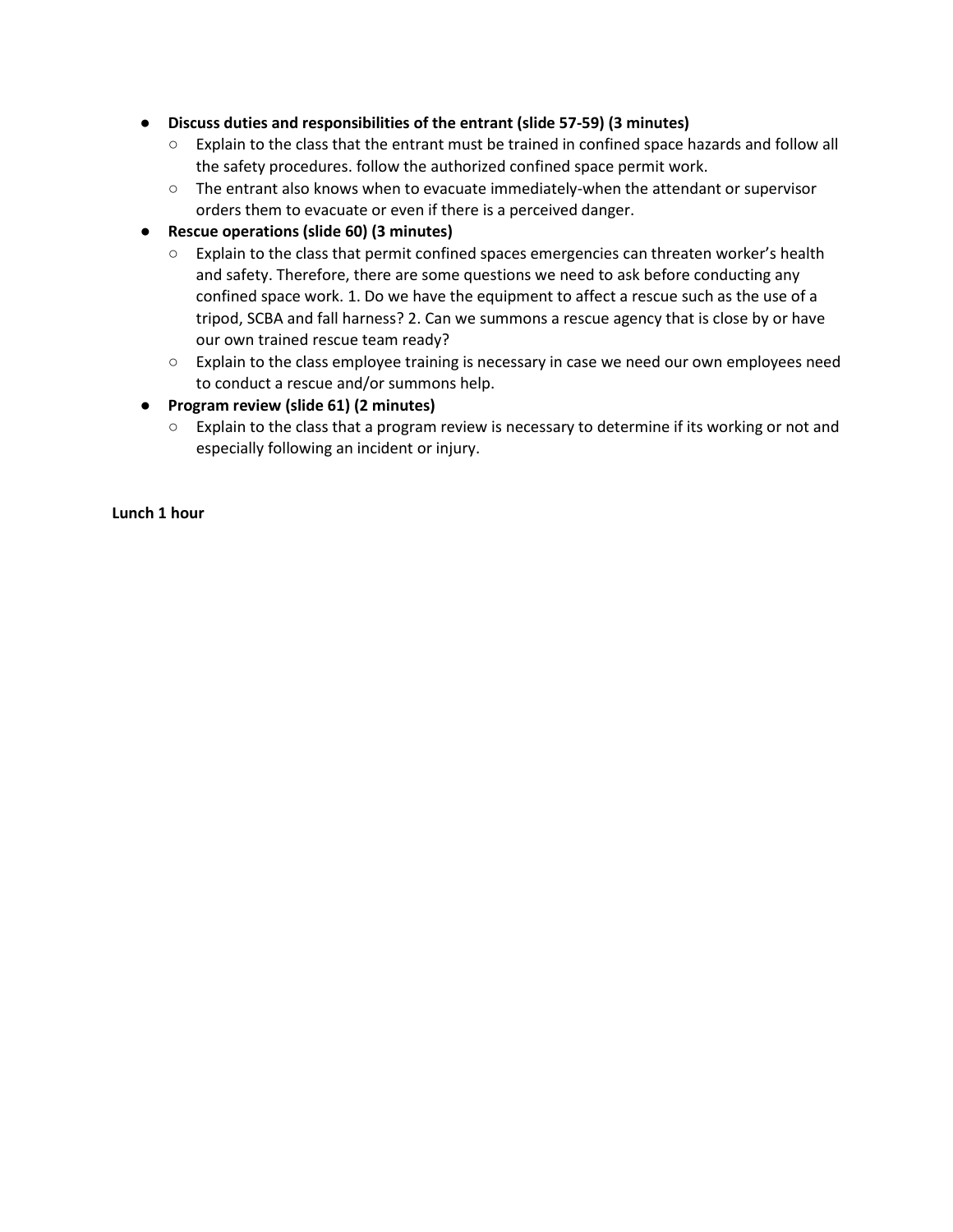#### UNIT 9 – PPE and confined space entry equipment

#### **Purpose**

- Class understanding of PPE requirements
- Enable trainees on how to inspect and don fall harness
- Enable trainees to safety set up a tripod and winch system and ventilation unit.
- Enable trainees to safety operate a gas meter
- Enable trainees to document their air monitoring results on the confined space entry form. m,

## DETAILED FACILITATOR NOTES

#### **Resources**

**Time:** 2-3 hours **Materials:** Projector, PPP, speaker, computer, paper, pencil and tripod Fall harness, gas meters and ventilation unit.

**Hand-outs:** Classroom activity CSE equipment, fatal gram exercise

#### **Activity 12:**

Introduction to confined space entry equipment (2-3 hours)

- **Discuss PPE requirements (slide 62) (5 minutes)**
	- Explain to the class that proper selection of PPE can save our lives and reduce the chance of injuries. For example, when conducting work in a lift station, we may encounter such hazards as falling objects from above, slips trips and falls from heights, crushing, struck against or impalement injuries as well as atmospheric hazards. Take the time to ensure you have all the required PPE before conducting any confined space entry work.
	- Introduce vender for PPE exercise
- **Introduction of vender on PPE (20 minutes)**
	- Vendor will display and demonstrate use of safety equipment
- **Discuss specialized equipment inventory (slide 62) (5 minutes)**
	- Explain to the class that all specialized equipment should be available and inspected before conducting confined space activities.
- **Distribute classroom activities (5 minutes)**
	- Divide the classroom into groups of 3 trainees for role playing.
	- Explain to the class that each trainee will be role playing supervisor, attendant and entrant.
	- Explain to the class for those waiting in line to set up a tripod and ventilation system will be rotating through 4 activities.
- **Introduction to activity Stations-Station 1-Fall harnesses, Station 2-Confined space form/gas meters, Station 3-confined space form, Station 4-confined space fatality (40 minutes)**
	- **Fall harnesses**-a group of 3 trainees will participate in this activity. Explain to the group that each trainee will complete inspections using a checklist on two harnesses for deficiencies and record their findings on a fall harness inspection form. The group will determine which harness to remove from service and which one to don. Then following the exercise each trainee will don a fall harness using the buddy system. After the group has had an opportunity to complete the task will move to the next station.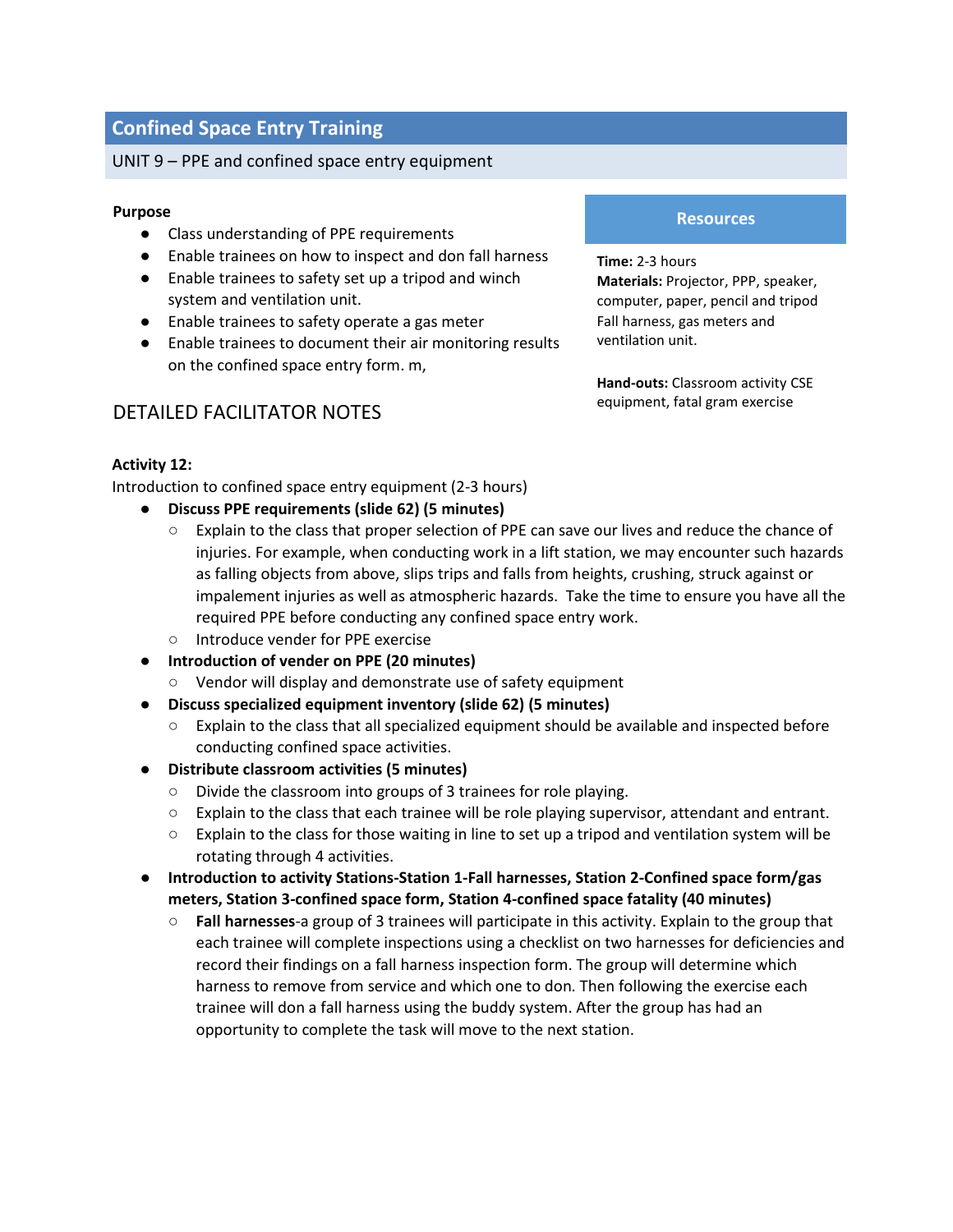○ **Confined space entry form/gas meters**-a group of 3 trainees will participate in this activity. Explain to the group that each trainee will begin by identifying and assessing hazards for this



activity (image 1 sewage lift station). Encourage them to record all the hazards they identify and determine what controls will be in place on the confined space entry form. Encourage each trainee to interact with each other and ask questions if they need clarification on the process. Then have each trainee follow the startup procedures for the gas meter and record their findings on the confined space entry form. After the group has had an opportunity to complete the task will move to the next station.

- **Confined space fatal gram**-a group of 3 trainees will participate in this activity. The group will read the fatal gram investigation involving a confined space fatality. The group will identify and assess the hazards encountered that caused the fatality. Then make recommendations for implementing correct safety procedures to avoid situations like this from occurring again.
- **Discuss setting up tripod and winch system for confined space entry use (20 minutes)**
	- $\circ$  Each group will be responsible for set up and take down of tripod and winch system
	- $\circ$  Each group will be responsible for inspecting the tripod and winch system for deficiencies and ensure it will properly operate.
	- Further explain to the class that inspections involve a check of the braking mechanism, the cable, the device housing, labels, load indicator, and hardware like the snap hook. The device's instruction manual will give details on what to inspect and how to inspect it.
	- If the inspection of the winch or self-retracting lifeline reveals any problems (details for these would be in the manual) the device is to be taken out of service. Recertification will be required before the device can be put back into service.
	- *Direct the trainees to set up and inspect the tripod and winch system.*
- **Discuss setting up ventilation unit (20 minutes)**
	- Each group will be responsible for setting up the ventilation unit.
	- Explain to the class that ventilation controls the atmospheric hazards of a confined space by replacing unsafe air with clean, breathable air. There are several methods for ventilating a confined space. The method and equipment used depend on the following factors-size of the confined space, atmospheric hazards and source of the make-up air.
	- Explain to the class the method we will be using today is general ventilation designed to capture possible contaminants spread over a large area.
	- $\circ$  Explain to the class that the blower unit should be inspected for loose parts that may injure the worker. Ensure electric blowers are grounded.
	- Ensure operators are properly trained to use a ventilation unit.
	- If there is a fire and explosion hazard to use an intrinsically safe blower unit.
	- Assemble the blower unit according to manufacturer's instructions
	- *Direct the trainees to set up and inspect the ventilation unit.*